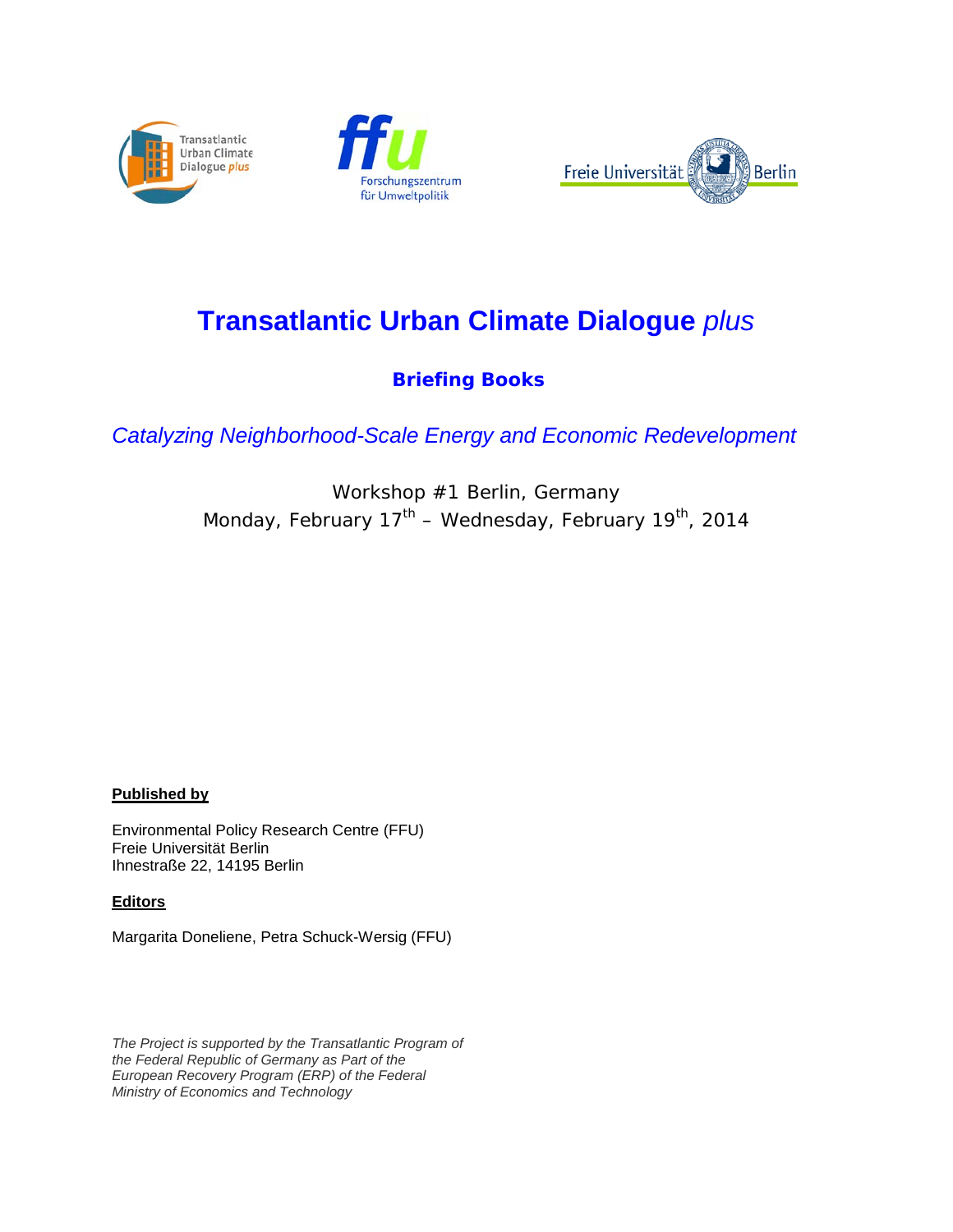**Panel I**

Monday, February 17<sup>th</sup>

# **Raising Public Awareness and Acceptance**

### **Presentations:**

**Kathrin Bimesdörfer, Consultant at the IFOK GmbH: "Dialogue creates Future: An** Agency in the Ministry for Economic Affairs, Energy, and Industry of the State of North-Rhine Westphalia".

Keywords: Public awareness and acceptance; Approach of the agency; Examples/Cases.

**Thomas Kiwitt**, Verband Region Stuttgart: "Awareness - Communication and Information: the "Energiewende" in Stuttgart Region".

**Karen Farbridge**, Mayor of the City of Guelph: "Energy and Community".

**Robert W. Lazaro**, Mayor of Purcellville, Virginia: "Raising Public Awareness and Acceptance – the Purcellville Experience".

Keywords: Community-Scale Planning, Cost-Effective Comprehensive Energy Management, Integrated Economic and Energy Implementation.

**Henrik Vagt**, IHK Berlin (Chamber of Commerce and Industry): "Raising awareness of climate protection in the local business community - How public and private sector initiatives promote the "Energiewende" in Berlin".

Key words: Local business community, acceptance of the transformation of the energy system ('Energiewende') in Berlin, initiatives from the public and private sector, networks, coaching, awards, events.

### **Activities of IHK Berlin**

### **I. Energy Efficiency - "Table Berlin Plus"**

The new energy efficiency "Table Berlin Plus" was founded under the auspices of the Berlin Chamber of Commerce and inspired by the positive experience of the first energy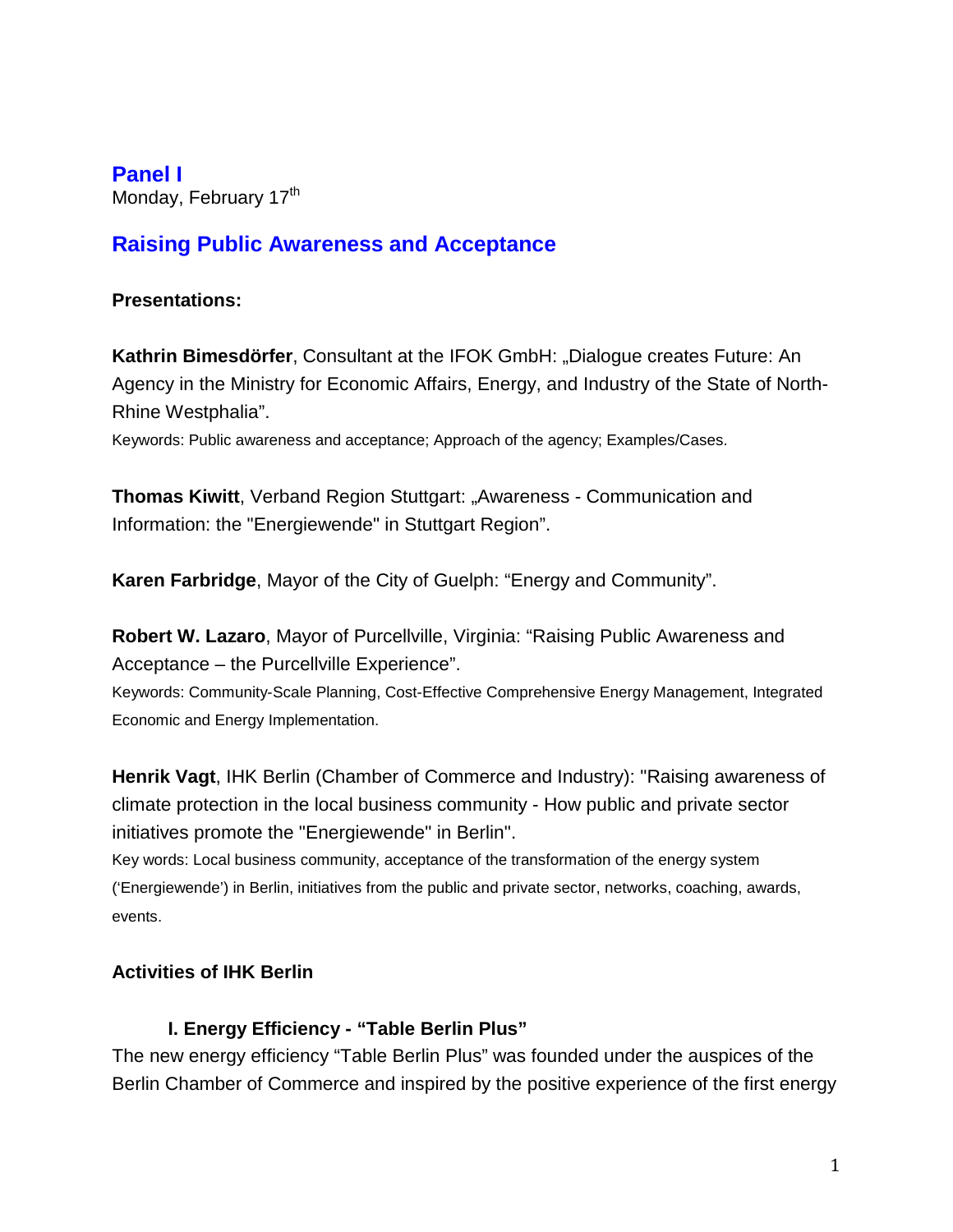efficiency network, founded in 2013. The Energy Efficiency Table Berlin is supported by the well-established network team and based on the LEEN methodology (LEEN-Learners of the Energy Efficiency Networks). The nine companies from Berlin, Brandenburg and Saxony-Anhalt seize the common goal to use energy more efficiently and thus better prepare their companies for the future challenges. Energy Efficiency Networks are the ideal combination of the economically meaningful measures with the aim to reduce the energy consumption and costs and to meet the climate change targets. The key to success is the technical engineering advice and experience. The experience shows that the companies involved in the energy efficiency networks outperform the German industry average companies by about two and a half the amount in terms of achieving the energy efficiency. Both medium-sized and large companies participate in this network. In order to participate, interested companies should have the annual energy costs of at least 250,000 Euros.

### **Companies involved in the energy efficiency networks:**

- Bayer Pharma AG, Werk Berlin
- Beiersdorf Manufacturing Berlin GmbH
- BMW AG, Werk Berlin
- Boryszew Kunststofftechnik Deutschland GmbH, Gardelegen
- BVZ Berliner Zeitungsdruck GmbH
- Daimler AG, Mercedes-Benz Werk Berlin
- Freudenberg NOK Mechatronics GmbH & Co. KG Werk Berlin
- Kraftverkehr Nagel GmbH & Co. KG, Wustermark
- ppg>wegoflex GmbH, Trebbin
- Prignitzer Chemie GmbH & Co. KG, Wittenberge
- Zahna Fliesen GmbH, Zahna

### **II. City Contract Climate Protection: good climate actions for Berlin**

The chambers and associations such as IHK, HWK, DGB and BUND have teamed up for a unique in Germany coalition for action "City Contract Climate Protection". The aim of this campaign is to motivate local employees, businesses and citizens to contribute to the climate protection activities in Berlin and then publish their results on the Internet. Under the motto " actions speak louder than words " the "City Contract" went public in order to campaign, recruit, mobilize businesses and citizens and thereby encourage their participation in climate protection. The campaigners collect small and large climate protection actions as best practices on the website under the address: www.stadtvertrag - klimaschutz.de. Each individual who contributes to the improvement of the CO2 balance in Berlin, becomes a "voice" on the website because even small activities help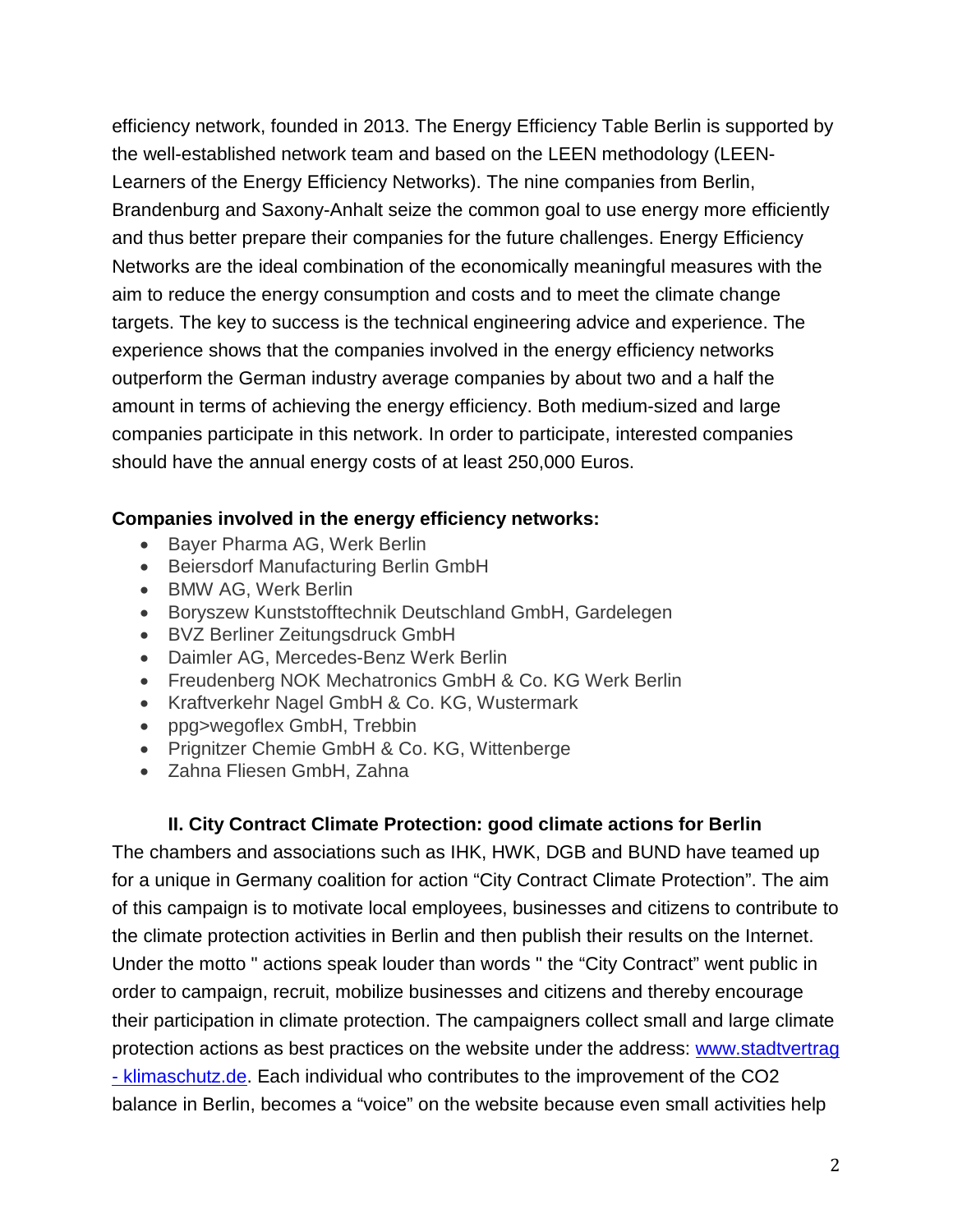to protect climate. The diversity has no limits: using the sustainable insulation in the private home or the office building is just as important as the use of energy saving light bulbs.

The Contract is NOT a new climate alliance, because by motivating the stakeholders to contribute to the climate protection and to talk about it, the Contract does not rely on the commitment of each partner to save a specific amount of CO2.

#### Strategy / action

The campaign has two main emphases:

- 1. Self-commitments through specific publicly acknowledged climate actions
- 2. Motivation through publication of best practices

The City Contract is focused on the areas with the largest energy consumption or loss, such as mobility, heating and hot water, electricity as well as buildings that are not energy efficient.

The Campaign has functioned till the end of 2013, and was coordinated by the chamber of crafts office. It was funded entirely from sponsorships. The main sponsors were GASAG and Stroer.

#### **III. KlimaSchutzPartner Berlin**

The "Climate Protection Partner Berlin" is a strong Berlin alliance of 10 chambers and associations. With their annual contest "Climate Partner of the Year" they are committed to prevent climate change in Berlin and show what practitioners can do because "the good examples encourage".

The award for the efficient and creative climate protection in Berlin is established by many prestigious projects. The projects are characterized by a smart mix of the different innovative energy saving and climate-friendly technologies and building operations. The range of the best practices includes the climate-friendly buildings, industrial and commercial energy saving projects and innovative energy concepts.

#### **References:**

Federal Environmental Agency (das Umweltbundesamt) - [www.umweltbundesamt.de](http://www.umweltbundesamt.de/)

1. Schweizer-Ries, Petra: Akzeptanz- und Partizipationsforschung zu Energienachhaltigkeit, 2011

2. Kuckartz, Udo; Rheingangs-Heintze, Anke: Umweltgerechtigkeit, Lebensqualität und persönliches Engagement, 2008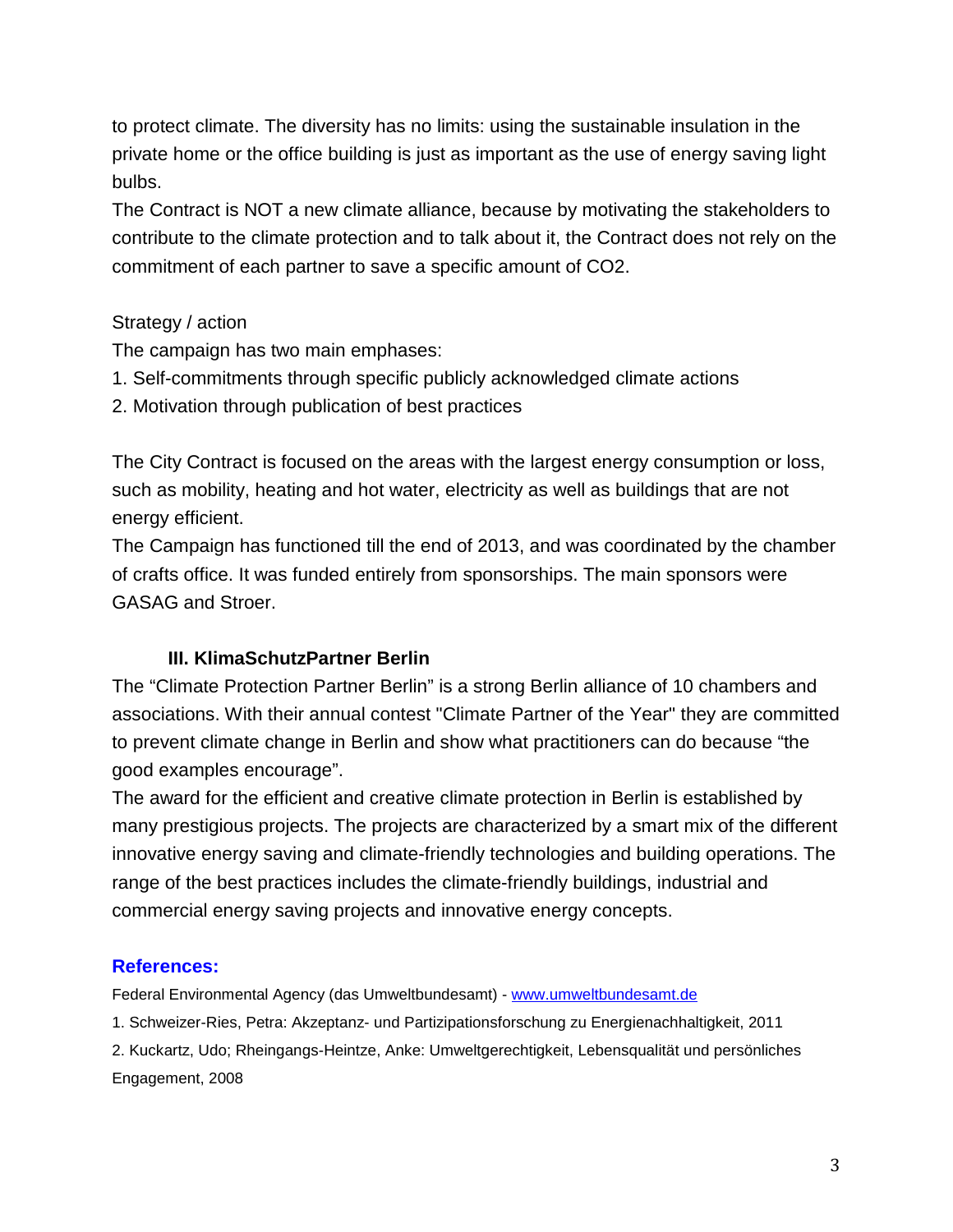3. Kuckartz, Udo; Rheingangs-Heintze, Anke; Rädiker, Stefan: Determinanten des Umweltverhaltenszwischen Rhetorik und Engagement, 2007 4. IHK Berlin - [www.ihkberlin.de/innovation/Daten\\_Fakten\\_Netzwerke/2321152/EnergieEffizienz\\_Tisch\\_Berlin](http://www.ihkberlin.de/innovation/Daten_Fakten_Netzwerke/2321152/EnergieEffizienz_Tisch_Berlin) **Interesting Links:**  KlimaSchutzPartner Berlin - [www.klimaschutzpartner-berlin.de](http://www.klimaschutzpartner-berlin.de/) IHK Berlin - [www.ihk-berlin.de](http://www.ihk-berlin.de/)

**Panel II** Monday, February 17<sup>th</sup>

# **Achieving Mutual Agreement**

### **Presentations:**

**Dr. Hans-Joachim Ziesing**, Ecologic Institute: "Challenges, restrictions and chances for climate protection policies on a local level: The example of the National Climate Initiative programs in Germany".

**Britta Oertel**, IZT - Institute for Future Studies and Technology Assessment: "The Role of Service Innovation: Challenges and Strategies".

**Bernd Tischler**, Lord Mayor of Bottrop: "National Platform for the Future City". Key Words: National Platform the City of the Future, Urban Technologies, InnovationCity Ruhr – Model City Bottrop, "Energiewende" (energy transition) from the bottom up, Climate-friendly city renovation

**Klaus Hoppe**, Head of Energy Department, Stadt Freiburg/Consultancy: "Integrating Energy Aspects in City Planning – Chances and Obstacles". Key Words: Introducing Municipal Building Standards, New Neighborhood Energy Schemes, Integration of Existing Buildings; Cooperation with Stakeholders (Energy Company, Building Companies, Citizens Groups); From Best Practice to Mainstream – lessons learned.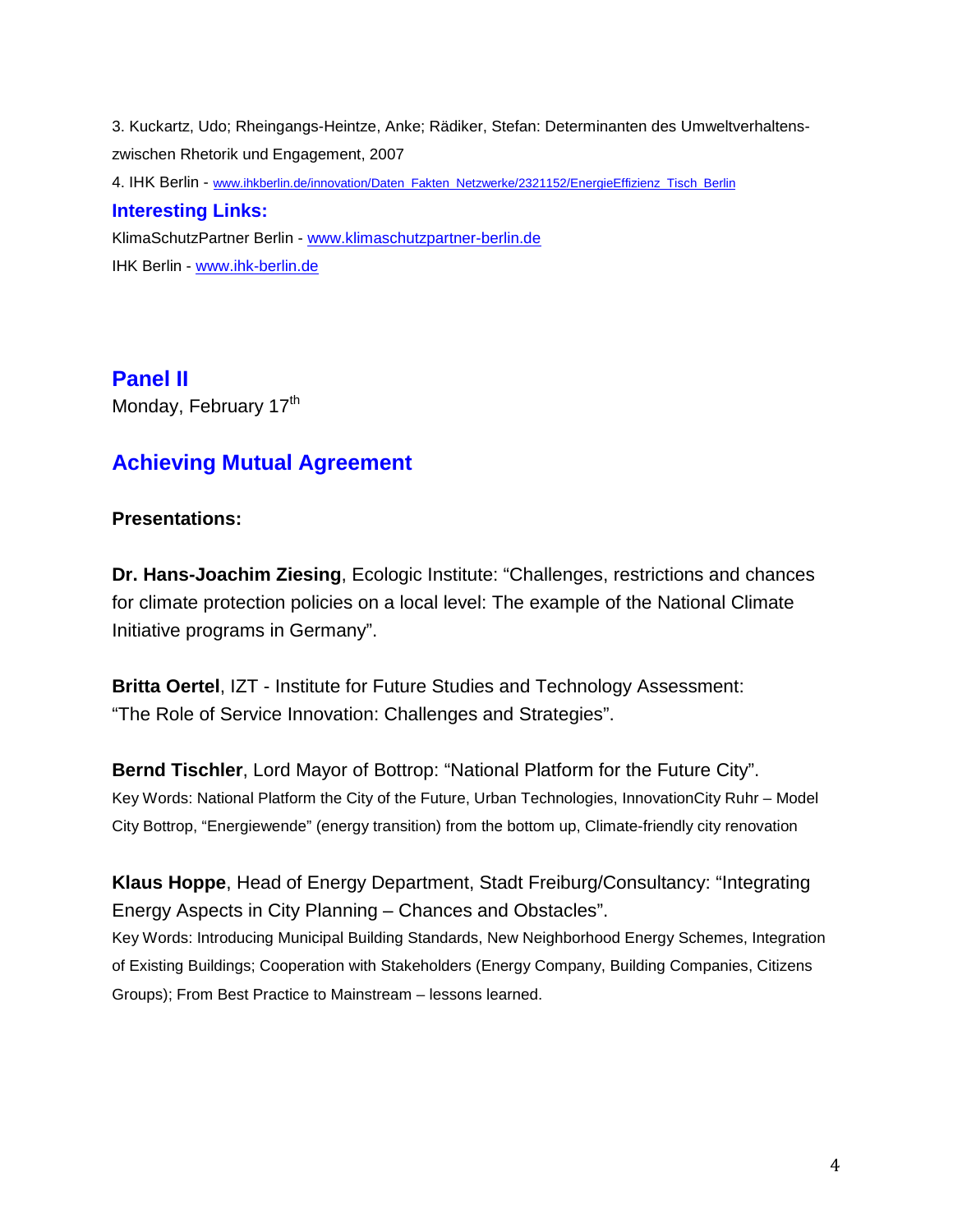# **Statement of the German Association of the Cities and Municipalities (DStGB) I. Energy Transition and Municipal Climate Protection**

The energy transition is immensely important for the climate protection and is not possible to achieve without the active participation of the cities and municipalities. Cities and municipalities promote the use of renewable energy sources in the areas such as energy conservation, climate-friendly procurement and municipal green transport policy. They set examples and offer a platform for information, consultations and support. To use more renewable energy sources, build new power lines and create new sustainable infrastructures: these are only few important topics covered by municipalities. For example, the energy-efficient renovation of the public and private buildings saves approximately 40 percent of the total energy consumption. Therefore, a massive increase in public funding is required for building renovation, development of innovative environmental technologies and energy conservation and efficiency. The German Association of the Cities and Municipalities calls for an energy revolution. The nuclear phase-out as a goal of the energy transition requires compromises with citizens, meaning offering them information and involving them in the planning projects as early as possible. A fast and affordable energy transition with the ensured and secure energy supply cannot be realized at no-cost budget. Thus, the transparency and honesty in the debate is required because energy transition cannot be achieved without the massive public investment (estimated cost is three-digit billions over the next decades). The most expensive investments of the energy transition are the expansion of the electricity network grid, research on energy storage technologies, renewable energy development and promotion of the energy efficiency in the existing building stock.

## **II. Local Politics for Climate Protection and Adaptation Strategies to the Climate Change**

Local municipalities make a significant contribution to Germany's pioneering role in the climate protection at the international level. More than 2600 German municipalities have committed to develop a Local Agenda 21 and thus, to support the Agenda 21 of the United Nations. The targets of the Agenda 21 are the strengthening of the global climate protection, the economical and efficient use of energy resources and the increased use of renewable energy sources. The global governance has finally recognized the growing role of the local authorities: the 2010 Climate Summit in Cancún has emphasized the importance of the local contributions to the decision-making process at the international level. The serious consequences of the climate change have already become apparent worldwide. Germany is not an exception - the greenhouse gases emitted today will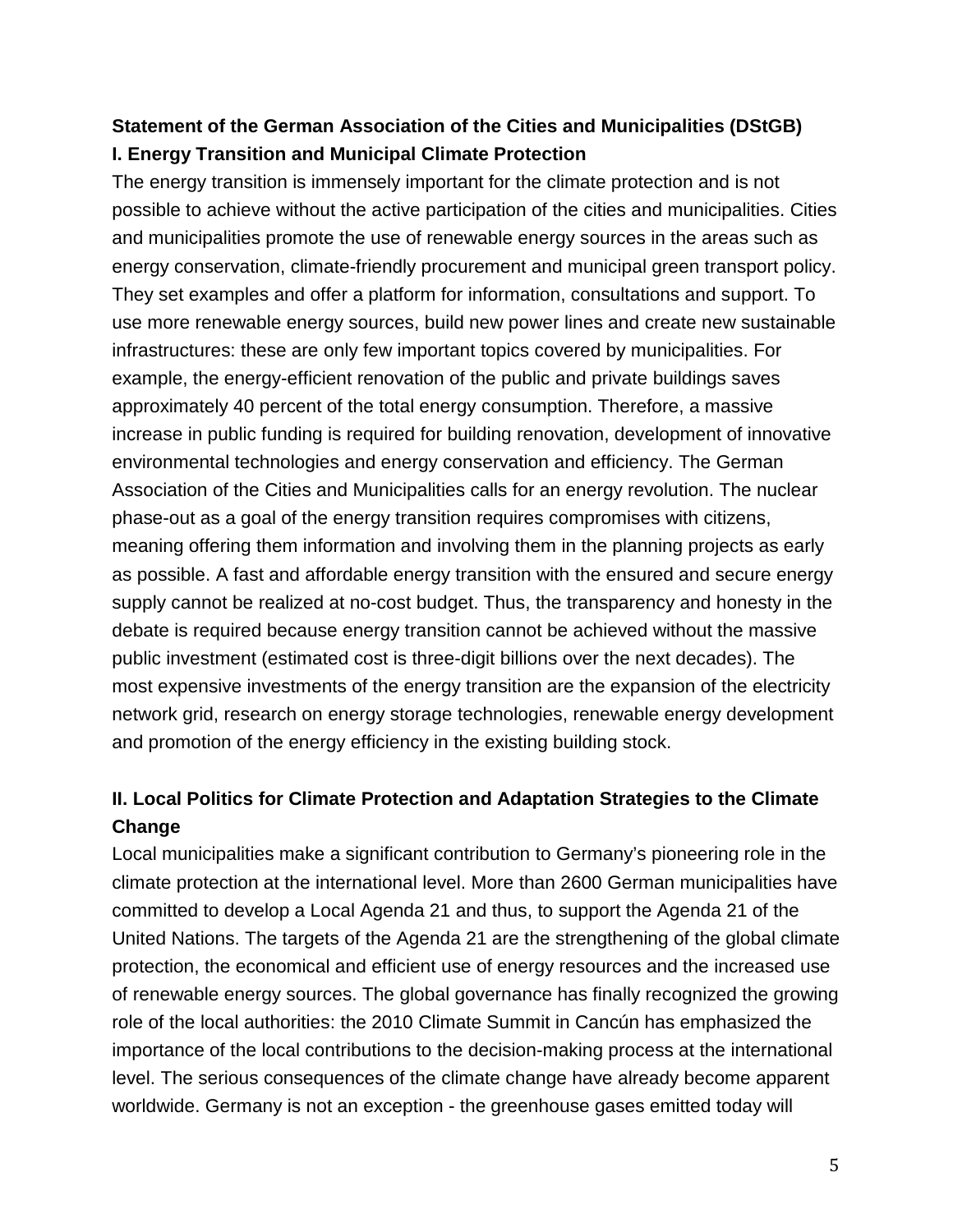affect the local climate within the next decades, manifesting in the form of the heat waves and heavy rains. The municipalities and the local communities are seen as the key players in dealing with the consequences of the climate change. Therefore, an integrated municipal climate policy also includes strategies for adaptation to the climate change.

#### **References:**

Deutscher Städte- und Gemeindebund - German Association of the Cities and Municipalities <http://www.dstgb.de/dstgb/Home/Schwerpunkte/Energiewende>

### **Panel III**

Tuesday, February 18<sup>th</sup>

### **Establishing standards**

#### **Presentations:**

**Dr. Irene Wiese-von Ofen**, Agenda21 Forum Essen: "Determination and activation of spaces in urban planning practice".

**Prof. Christa Reicher**, Technical University Dortmund, Dept. Urban Land-Use Planning: "Strategies of urban qualification: the Ruhr Region" Key Words: Regional Management – Increase in efficiency

**Peter Garforth**, Garforth International LLC/**Rob Kerr**, City of Guelph: "Urban Energy and Emissions Mapping – A Tool to Drive Sustainability". Key Words: detailed maps of energy use, new efficiency requirements, district energy networks, distributed supply structures.

**Aimee Vosper**, Northern Virginia Regional Commission: "Arlington County CEP Implementation Strategies: Making it Happen in an Urban Environment". Key Words: Urban Environment, Implementation Strategies.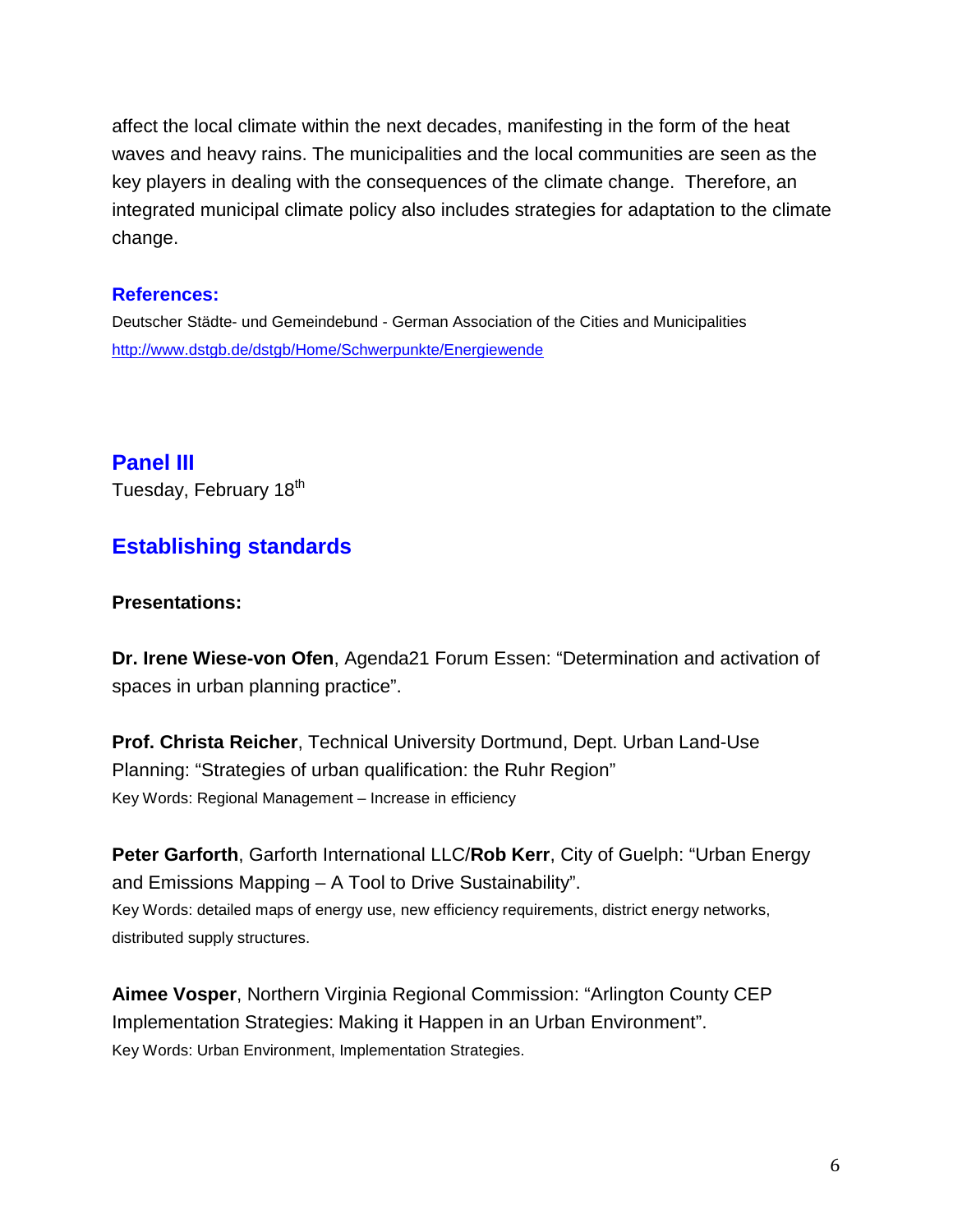### **I. Overview of the Integrated Energy Mapping Process in Canada**

Energy Mapping can be used to advance conservation and demand management planning and program implementation. Baseline building energy maps can be used to identify "hot spots" - neighbourhoods or clusters of buildings that consume high amounts of electricity or natural gas. Targeting conservation and demand management programs based on integrated municipal and utility datasets can help to increase program uptake and energy savings. Traditionally, energy and land use planning processes are carried out by separate organizations –utilities and municipalities.

The Integrated Energy Mapping Process in Canada brought together a number of building, transportation and energy data sources as well as energy simulations to visually show where and how much energy is consumed within a community. For the future building and transportation projections three energy efficiency cases were evaluated. These included a Business As Usual case, which assumed no building retrofits, conventional practices for new building construction and no change in transportation efficiency or mode split. High Efficiency and Ultra High Efficiency cases were also evaluated which assumed higher building standards for new building construction, building retrofits, and transportation demand management and efficiency measures are applied across the city. Alternative energy generation technologies were also modeled to evaluate the potential to further reduce citywide energy use. The outputs of the energy mapping analysis including existing energy consumption, energy reduction potential, capital costs, operating costs savings, and potential emissions reductions are intended to help planners and energy conservation program managers understand how energy is currently used across the city and to prioritize investments in efficiencies and based on cost renewable effectiveness.

# **II. Urban Energy and Emissions Mapping – A Tool to Drive Sustainability in Ontario**

Cities in Ontario increasingly understand the value of detailed maps of energy use and greenhouse gas emissions today and in the future. They can be used to prioritize efforts to increase the efficiency of homes and buildings. They can tie the City's development plans to energy maps which allows the changing shape of the city's energy needs to be anticipated and replaced with more efficient local systems, including new efficiency requirements, district energy networks and distributed supply structures. Importantly, they provide a means to communicate energy challenges,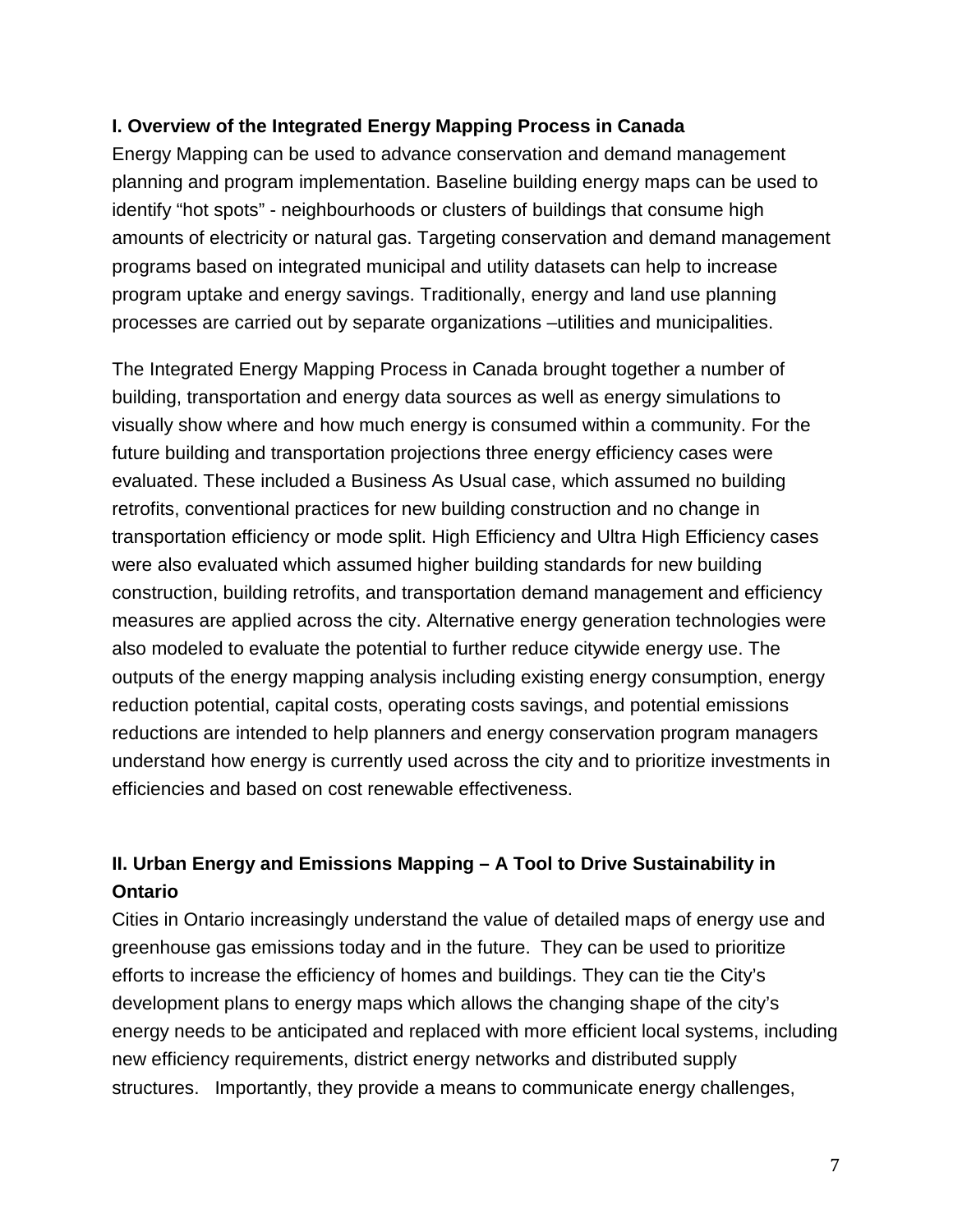issues and opportunities with the wider public and civic leaders with intuitive visualizations of a topic that is too often seen as overly complex and too abstract to understand.

### **III. The Global Discussion On Climate Change and Spatial And Urban Planning**

### **1. The EU and German Level**

The global discussion on climate change brought a lot of activities on all levels of spatial and urban planning. The "urban dimension" in the relevant programmes in Germany is not as strong as in France or UK. The reason for that is that there are (States) Länder with extensive industrialised areas and high density like North-Rhine- Westfalia and Länder with mainly agriculture, forests and low density like Mecklenburg -Vorpommern or Lower Saxonie. Those different Länder (the Federal Republic encompasses 16 States =Länder) should present Operational Plans (OP) defining the qualified Goals to be reached during the term of financing support 2014-2020. These OP's should contribute a substantial part to reach the realisation of the strategies of EUROPA 2020. OP's should explain how to reach the reduction of CO2, how to organize mobility, how to achieve the necessary energy efficiency in construction of new buildings and refurbishment, and how to organise the transformation to renewable energy, consumption and secure supply.

### **2. Local Level**

Municipalities have to follow these OP's with their projects to get subsidies. Private owners and project developers as well as the local authorities have to follow the same rules. First interest of the municipalities is to get their projects to be accepted in the OP, because then there is a chance of realisation by the EU and the Federal Government. The municipalities are asked to prepare integrated proceeding concepts and take part in a competition process with finally a decision by the relevant Länder ministries in adjustment with other affected ministries (spatial and urban planning, economy, culture, mobility, education, social and health, sports).

### **3. Strategies**

In establishing those plans and programmes the municipalities have developed various participative processes, such as planning workshops, dialogue panels, advocating planning, open and invited competitions, cooperation with universities and other institutions, civil society resolutions in special cases under strict rules against city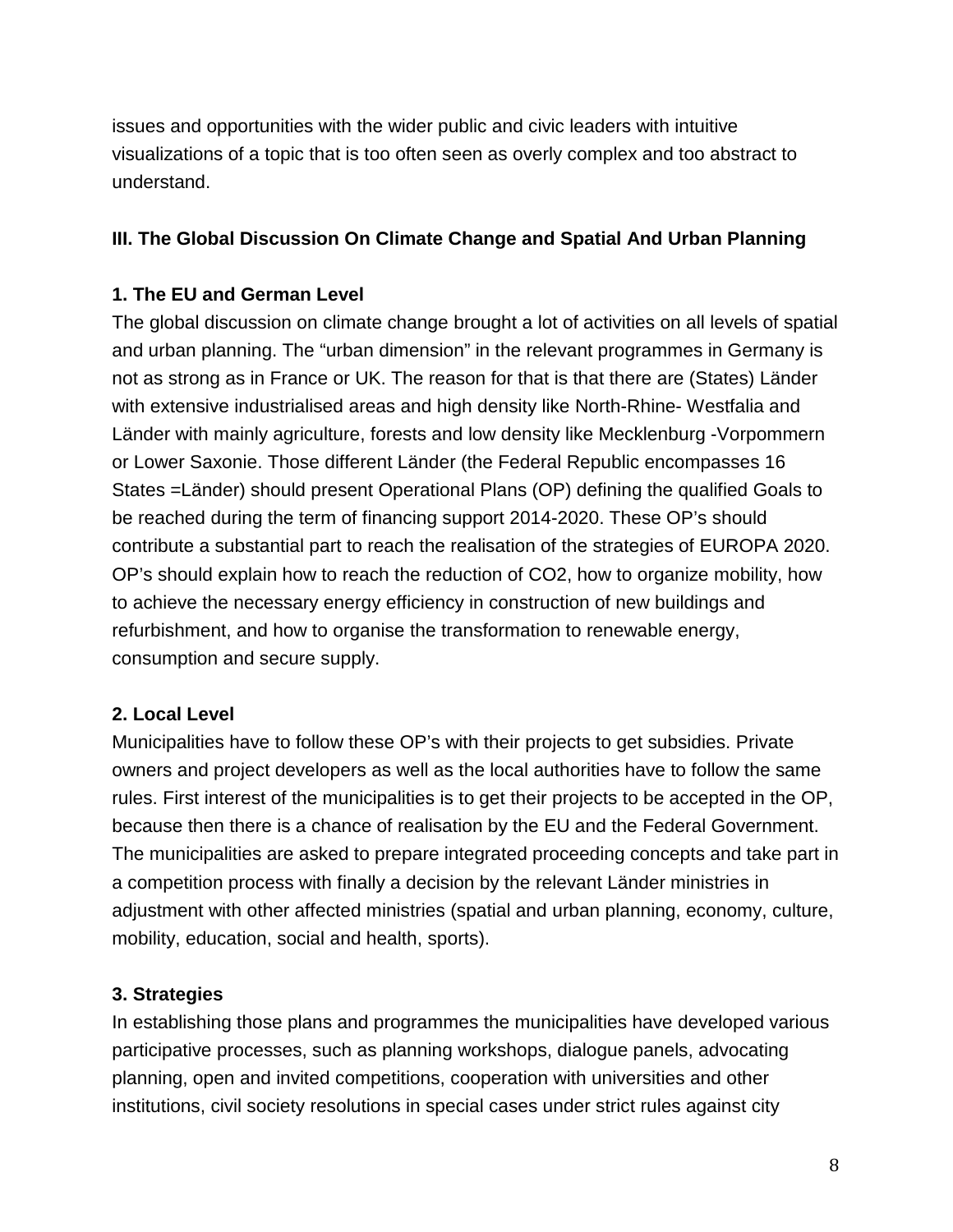council decisions.

### **4. Criteria**

The open society needs in discussions and decision-making processes criteria because of transparency and weighing reasons. Therefore benchmarking as well as certification systems have been developed. The beginning was for due diligence and development processes because of selling reasons to certify the building itself, but reached the dimension not only of quarters and boroughs, but of certifying whole cities and regions.

### **References:**

1. "Building Smart Energy Communities: Implementing Integrated Community Energy Solutions", ICES (Integrated Community Energy Solutions) Literacy Series Paper No. 1 - Introduction to ICES: 2012. 2. "Integrated Energy Mapping for Ontario Communities – Lessons Learned Report", Canadian Urban Institute: 2011.

3. "Integrated Energy Mapping for Ontario Communities (IEMOC)" City of Guelph Energy Density Mapping Strategy Team: 2010.

4. "The Global Discussion on Climate Change: Spatial and Urban Planning", Dr.-Ing. Irene Wiese-v.Ofen: 2014.

### **Interesting Links:**

TU Berlin, Sustainable Constructions<https://www.bauphysik.tuberlin.de/menue/forschung/lfnb/>

### **Panel IV**

Tuesday, February 18<sup>th</sup>

### **Attaining Social Business**

Talk of **Peter Spiegel**, Genisis-Institut, Berlin and **Dr. Irene Wiese-von Ofen**, Agenda21 Forum Essen

### **Presentations:**

**Timo Munzinger**, Deutscher Städtetag (German Association of Cities): "Social business relating to urban development – an overview". Key Words: social business, urban development, best practice, German cities, promotion programs.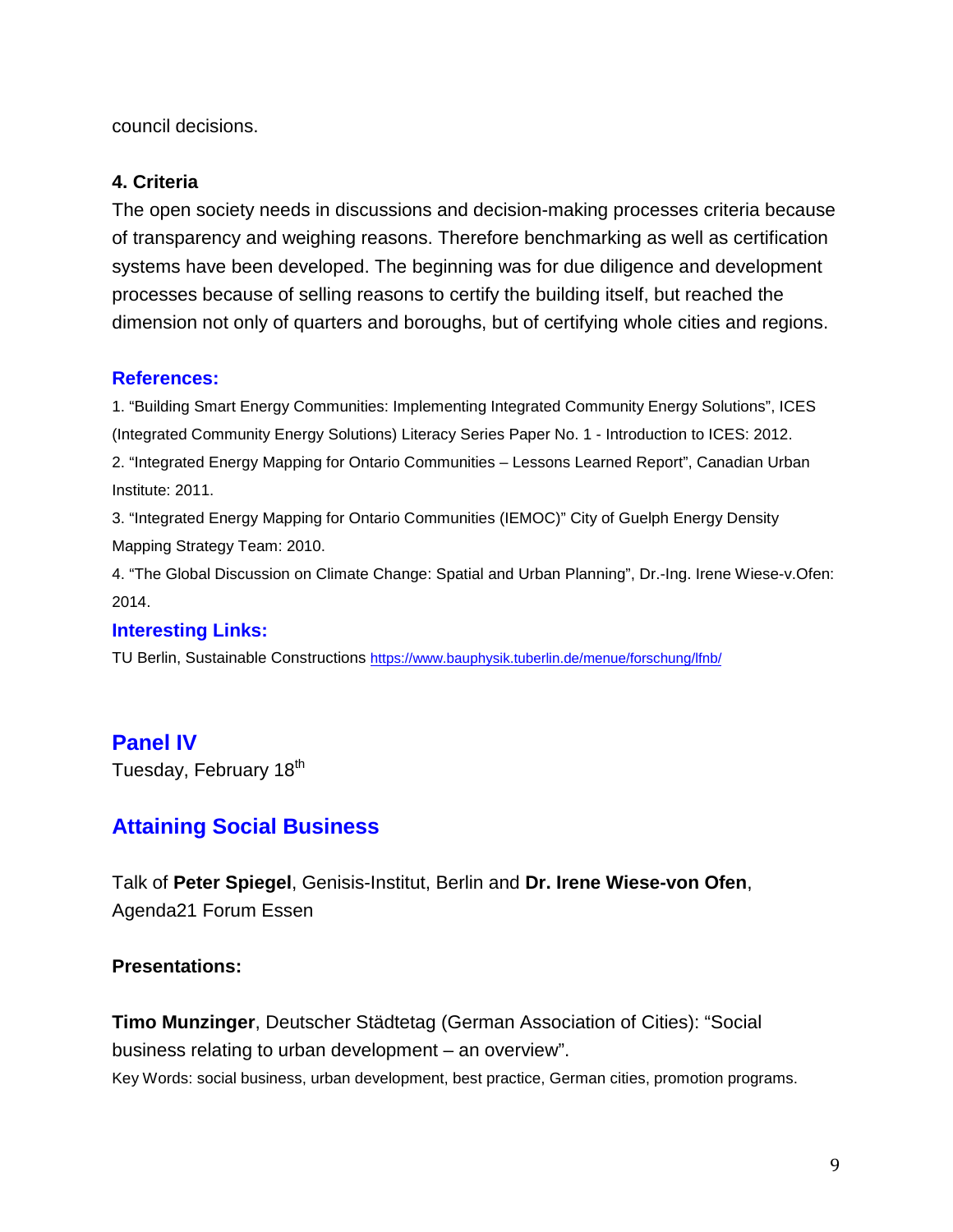**Michael Tost**, Berliner Stadtreinigungsbetriebe (BSR) – Berlin City Cleaning Company: "BSR´s Contributions Towards Environment Protection and Sustainability". Key Words: Waste to Energy, BSR Energy Strategy, E-Mobility, Smart Grid / Energy Revolution, Social Responsibility.

### **Rainer Knauber**, Communication Dept., GASAG (Berlin Gasworks): "GASAG – Berlins partner in climate protection".

Key Words: Climate Protection; Agreement Between GASAG And The City Of Berlin; Content Of The Forth Agreement 2011-2020; GASAG-Networking For Innovative And Efficient Energy Supply.

### **Remarks about Social Entrepreneurship and Corporate Social Responsibility**

### **I. Social Entrepreneurship and Corporate Social Responsibility**

Social Entrepreneurship and Corporate Social Responsibility are two phenomena that play a central role in the current debate about the overall societal change towards sustainability. Both the concept of the Social Entrepreneurship and the concept of the Corporate Social Responsibility aim to encourage the actors from the business sector to promote the environmentally friendly, sustainable and economically viable societal development.

Recently, both the international and German researchers show a great interest in topics related to the Corporate Social Responsibility and Social Entrepreneurship and willingly participate in the subsequent scientific debates. However, these two seemingly similar areas of research are usually studied separately. The further integration of the two research fields was an initial motivation factor for the three-day Workshop of the TUCD+ in Berlin.

### **Social Entrepreneurship**

The notion of the Social Entrepreneurship contains entrepreneurial initiatives of individuals, organizations and networks. These initiatives not only bring about the innovative solutions to social, environmental and / or economic problems, they also spread the knowledge about how to better deal with such problems in the future. The secondary aim of the entrepreneurial initiatives, which is nevertheless remains important, is the economic gain.

In 2013 the German government has organized a multi-stakeholder conference in order to support and promote Social Entrepreneurship and social innovations. Moreover, the KfW banking group has supported the Social Entrepreneurship through a "program for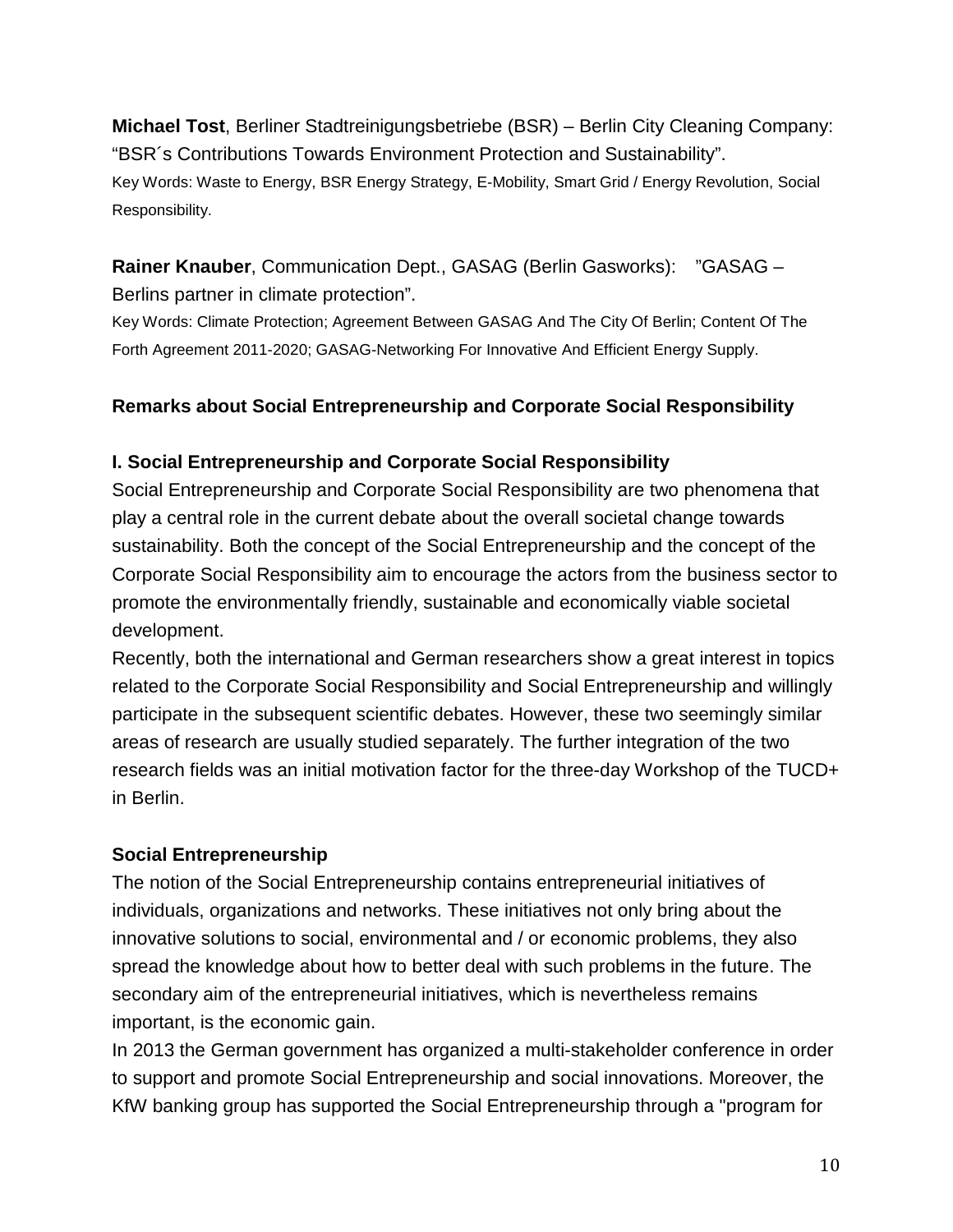the funding of social enterprises ". The program was aimed at the small and mediumsized companies with an annual turnover up to 500 million euro, that aspire to solve social problems in Germany through the innovative business models. However, this program supported the already existing organizations; individuals or networks with the innovative approaches without business model could not benefit from this program. Companies from the private sector are usually committed to their own profit rather than to the socially important issues. Nevertheless, there are several reasons why Social Entrepreneurship can be interesting for the private sector.

Private Sector meets Social Entrepreneurship:

- 1. Philanthropy: sharing expertise and know-how; giving donations
- 2. Partnership: creating new markets and finding new customers
- 3. Ideas: promoting social entrepreneurship in companies

#### **Corporate Social Responsibility**

The notion of the Corporate Social Responsibility is mainly directed towards the big corporations and conventional companies. Such companies are expected to take the responsibility for their social and environmental impacts while striving the economic success and profit. The concept of Corporate Social Responsibility focuses on the large, well established business companies. The approach of social responsibility appeals to companies to broaden their business horizons and to include social, ecological and environmental costs and benefits into their decision-making process.

The increasing complexity and uncertainty of the modern society requires flexible and cooperative decisions. The Corporate Social Responsibility mostly relies on the "soft law" because of the lacking "hard law" regulations of the global economic processes (the so-called regulatory gap). Thus, the large companies are encouraged to voluntarily commit to the socially and environmentally friendly production process and services.

### **II. Corporate Social Responsibility as driver for innovationSocietal Transition**In

the modern society business corporations and companies are expected to rapidly adapt to the new trends and strategies. However, not all business actors realize the growing importance of the complex mega-trends, such as sustainable development, climate change and energy efficiency, resource scarcity, demographic change and lack of drinking water. These developments require a systematic change of course in order to be economically successful in the future. The question is no longer whether global trends and challenges have an impact on corporations and companies, but how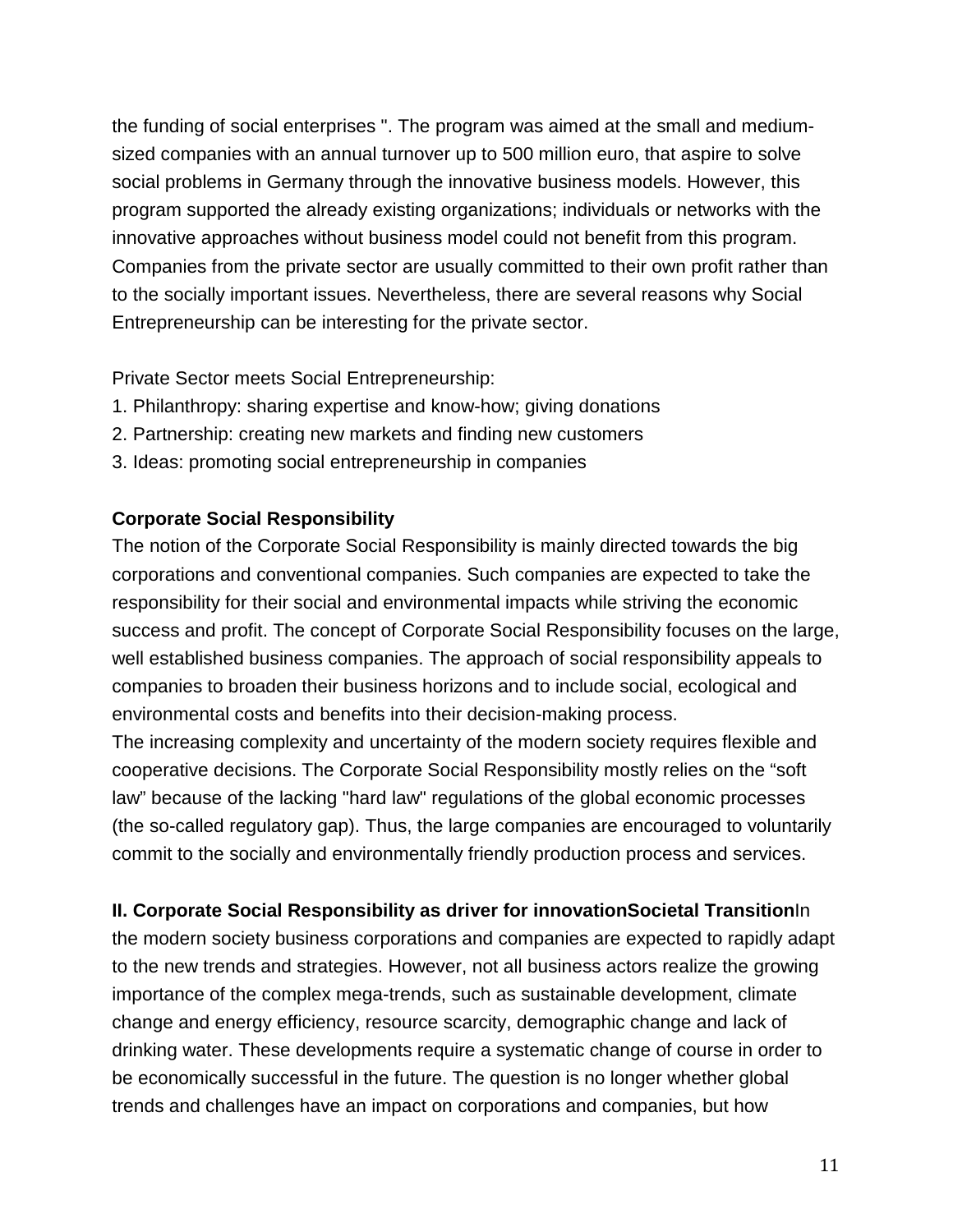business actors can adapt to them best. The recent financial crisis has proved how dangerous it is for the business sector to rely on the short-term profit only and to neglect global long-term trends.

#### **New Opportunities**

Business actors have to change their strategies and to undertake the necessary adjustments in order to adapt to the new mega trends. In the future, the competitive conditions of the business companies will significantly depend on their transition to the more energy/resource efficient and environmentally/socially sustainable policies. Companies provide the necessary foundation for their future development by strategically applying the concept of the Corporate Social Responsibility (CSR) and establishing an appropriate management. The central functions of the CSRmanagement concept are the recognition and measurement of the information related to the environmental, social and societal developments. The concept of the CSR goes beyond the risk assessment and hence immensely benefits the corporate strategy. The CSR-management approach enables the companies to internalize the external requirements and expectations at the early stage. The CSR approach also promotes innovations and contributes to the development of the new markets. Thus, by applying the Corporate Social Responsibility approach, the company invests into the future options and creates innovative solutions while making a valuable contribution to society.

#### **References:**

Gebauer, Jana; Schirmer, Heike: Unternehmerisch und verantwortlich wirken?" Forschung an der Schnittstelle von Corporate Social Responsibility und Social Entrepreneurship. Gefördert durch das Bundesministerium für Bildung und Forschung (BMBF). Schriftenreihe des Instituts für ökologische Wirtschaftsforschung (IÖW), 204/13 Berlin, Juni 2013

#### **Interesting Links:**

"Innovation durch CSR". Die Zukunft nachhaltig gestalten (Januar 2009). Federal Ministry for the Environment, Nature Conservation, Building and Nuclear Safety [www.bmu.de](http://www.bmu.de/) future e.V. - [www.future-ev.de](http://www.future-ev.de/) Borderstep - Institute for Innovation and Sustainability - [www.borderstep.de](http://www.borderstep.de/) Institute 4 Sustainability - [www.4sustainability.org](http://www.4sustainability.org/)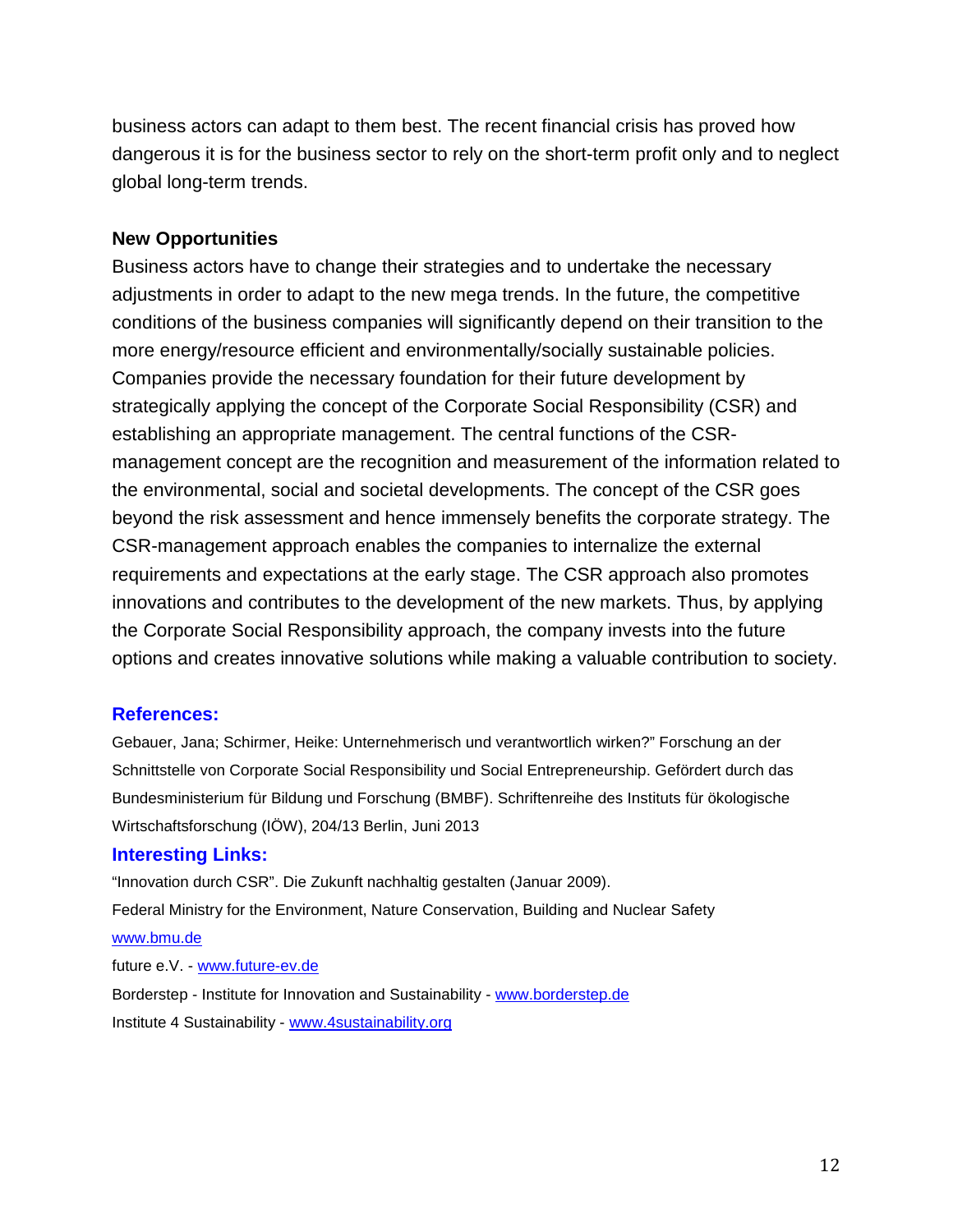### **Site Visits**

Wednesday, February 19<sup>th</sup>

#### **Freie Universität Berlin, Energy and Environment Unit**

#### **Energy and Environmental Management**

The Chancellor of the Freie Universität Berlin, as the Chief Environmental Officer, bears the responsibility for the energy and environmental management of the university. The Chair of the Department for Energy & Environment is responsible for coordination of the specific strategic and operational tasks.

The joint stock company "Energy and Environmental Management" as the overarching steering committee, is responsible for the annual management review. The steering committee also includes the environmental management representative and coordinator. Other members are the administration managers and administration heads of departments, the head of the technical department as well as the representatives from the agency for occupational safety and the staff council. The administration leaders and administration managers of the departments also operate as environmental managers of the sites and are therefore responsible for the energy and environmental issues in the respective departments. The university departments, represented by the energy and environmental teams, accomplish the coordination and communication activities. The energy and environmental teams are composed of the representatives of the faculty administration, research and teaching staff, students as well as of the representatives from the energy & environment department, the agency for occupational safety and the technical department. Currently, 120 members of the Freie Universität Berlin participate in 11 environmental teams at the university.

#### **References:**

Zentrale Universitätsverwaltung- Technische Abteilung (Abt. III) [http://www.fu-berlin.de/sites/abt-3/energieumwelt/01\\_ueberuns/20\\_organisation/index.html](http://www.fu-berlin.de/sites/abt-3/energieumwelt/01_ueberuns/20_organisation/index.html)

#### **Interesting Links:**

FU Berlin -

[http://www.fu-berlin.de/sites/abt-3/energieumwelt/02\\_energieklimaschutz/10\\_aufbauenergiemanagement/index.html](http://www.fu-berlin.de/sites/abt-3/energieumwelt/02_energieklimaschutz/10_aufbauenergiemanagement/index.html) Environmental Management ISO 14001 at the Freie Universität Berlin [http://www.fu-berlin.de/sites/abt-3/energieumwelt/01\\_ueberuns/20\\_organisation/iso14001/index.html](http://www.fu-berlin.de/sites/abt-3/energieumwelt/01_ueberuns/20_organisation/iso14001/index.html)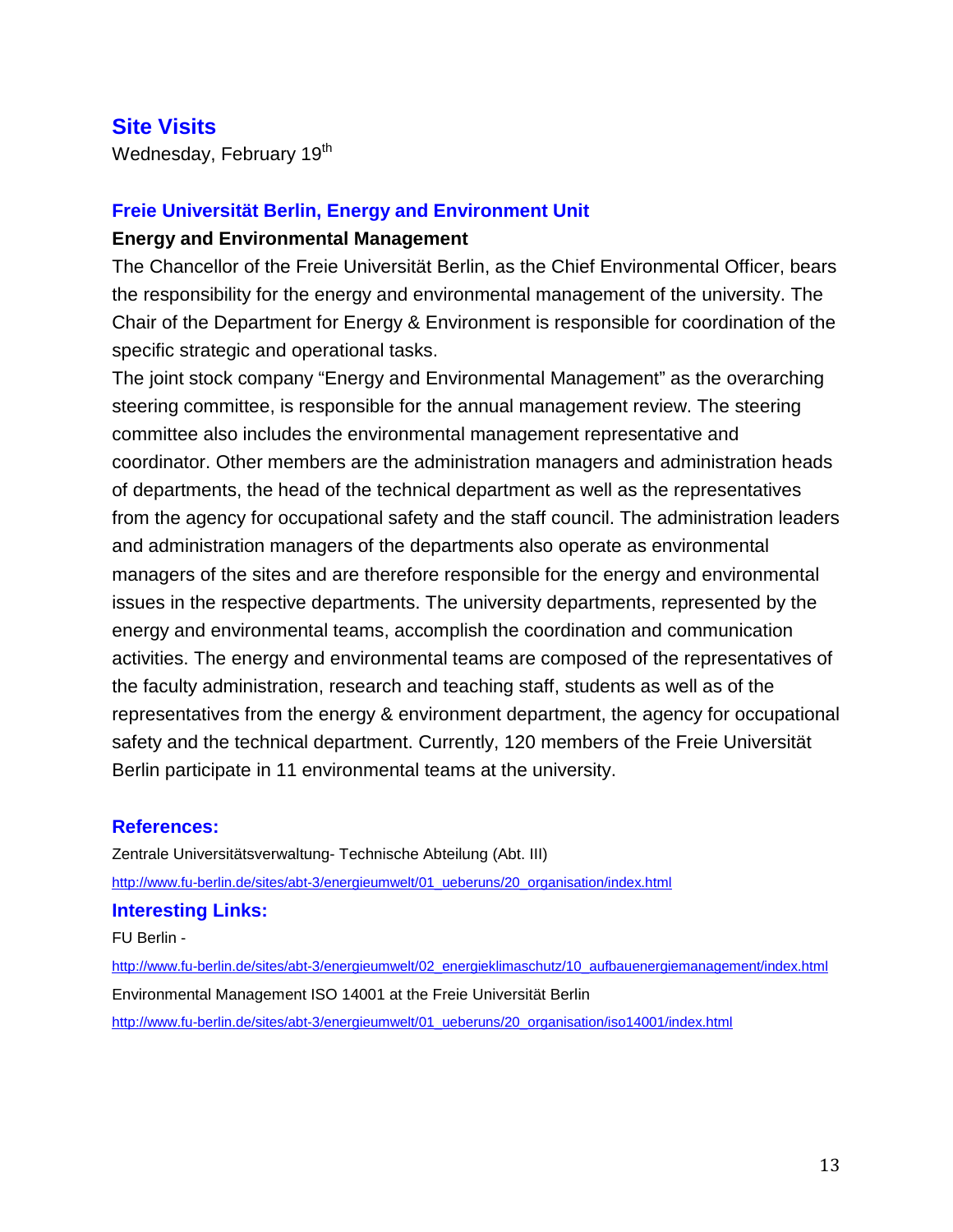### **EUREF-Campus**

### **The District of Today**

In the middle of Berlin, the vision of an "intelligent city" of tomorrow is being developed at the EUREF-Campus. Ecologically and economically sustainable ideas will make the EUREF-Campus office and science location the only urban district of its kind in Europe in future. Listed brick buildings, sophisticated new office and residential buildings and attractive parks, greenery and open space provide a modern, imposing environment.

### **The EUREF-Campus at a glance**

- Central location in Berlin-Schöneberg
- Around 55,000 square metres of land
- Around 165,000 square metres of floor space
- Mostly underground parking spaces
- Full expansion scheduled for completion in 2018 with around 25 buildings and a residential share of up to 15%
- Investment volume of around €600 million
- Around 5,000 new jobs
- All new buildings to be LEED gold certified as green buildings
- Testing of intelligent load management to optimise the entire energy system (micro smart grid)
- Locally generated renewable energies
- **Inspiring, imposing business environment**
- Short paths and attractive parks, greenery and open spaces ensure a "campus" character"
- Restaurants, car-sharing, meeting and event venues and further facilities for shared use
- Optimal transport links via S-Bahn, ICE, bus and motorway connections; express bus provides direct airport link from Südkreuz station

### **References:**

EUREF

<http://www.eurefcampus.de/de/vision>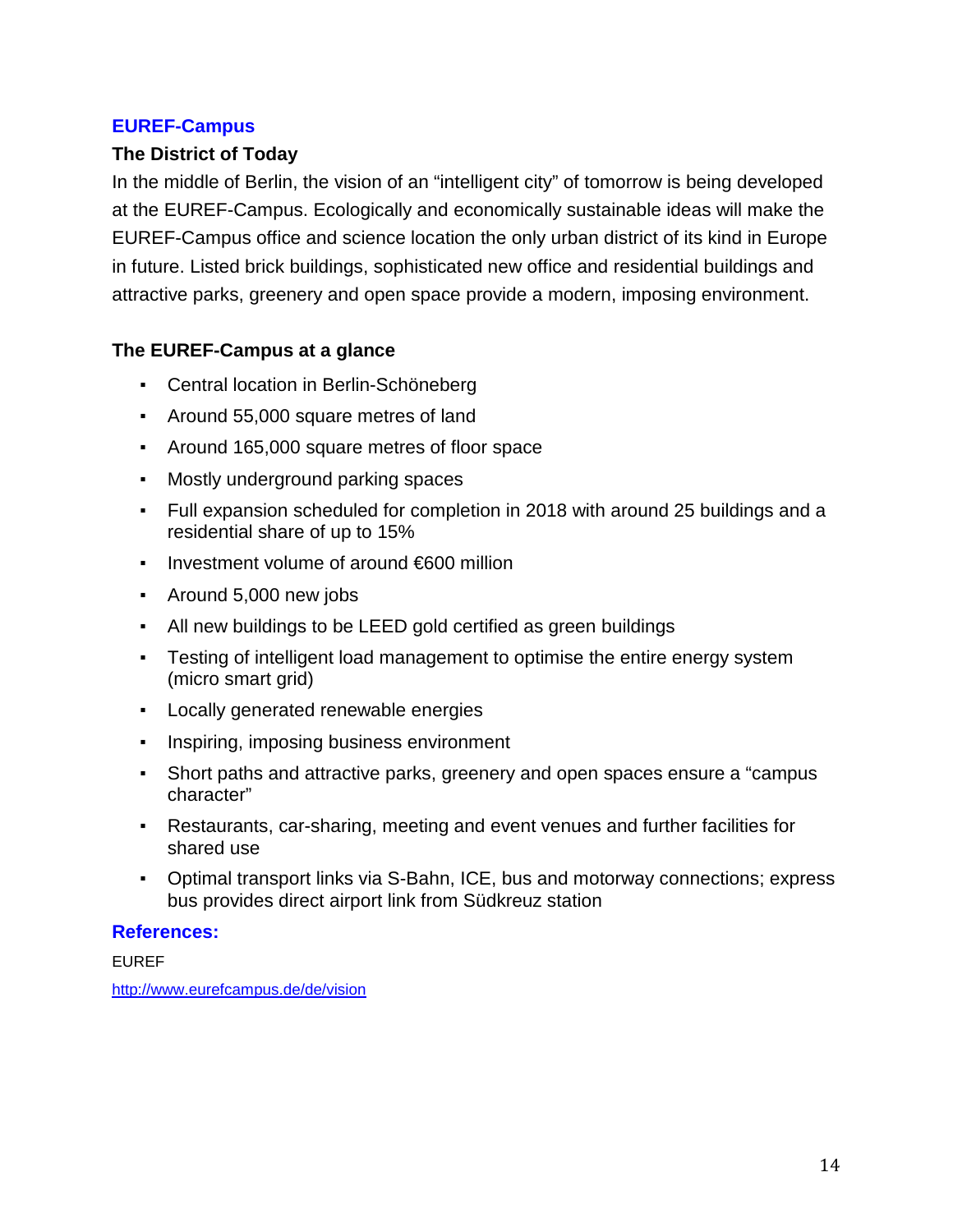### **German Bundestag**



### **Power, heat, cold: the energy concept of the German Bundestag**

Heat and cold store © Geothermie Neubrandenburg GmbH

The energy generation and supply concept for the buildings of the German Bundestag provides an example of ecologically and economically combinable machinery, installations and transmission systems for energy generation and energy use.

**1. Conceptual specifications for the energy supply of the new buildings of the German Bundestag**. Among other things, the specifications for the renovation of the Reichstag Building for the purposes of the German Bundestag included the demand for extensive use of renewable primary energy and for a high level of availability. At the same time, an energy concept was drawn up for the Parliament buildings in Berlin's Spreebogen district that put clear emphasis on decentralized energy generation.

**2. Machinery used to implement the energy concept**. In both the Reichstag Building and the Paul Löbe Building, these specifications were realized by means of four diesel engines that drive power generators. Since, in accordance with the specifications of the energy concept, renewable primary energy was to be used in the Bundestag buildings, the decision was taken to use biodiesel as the fuel. To this end, standard engines were installed, some components of which had to be converted by the manufacturer to permit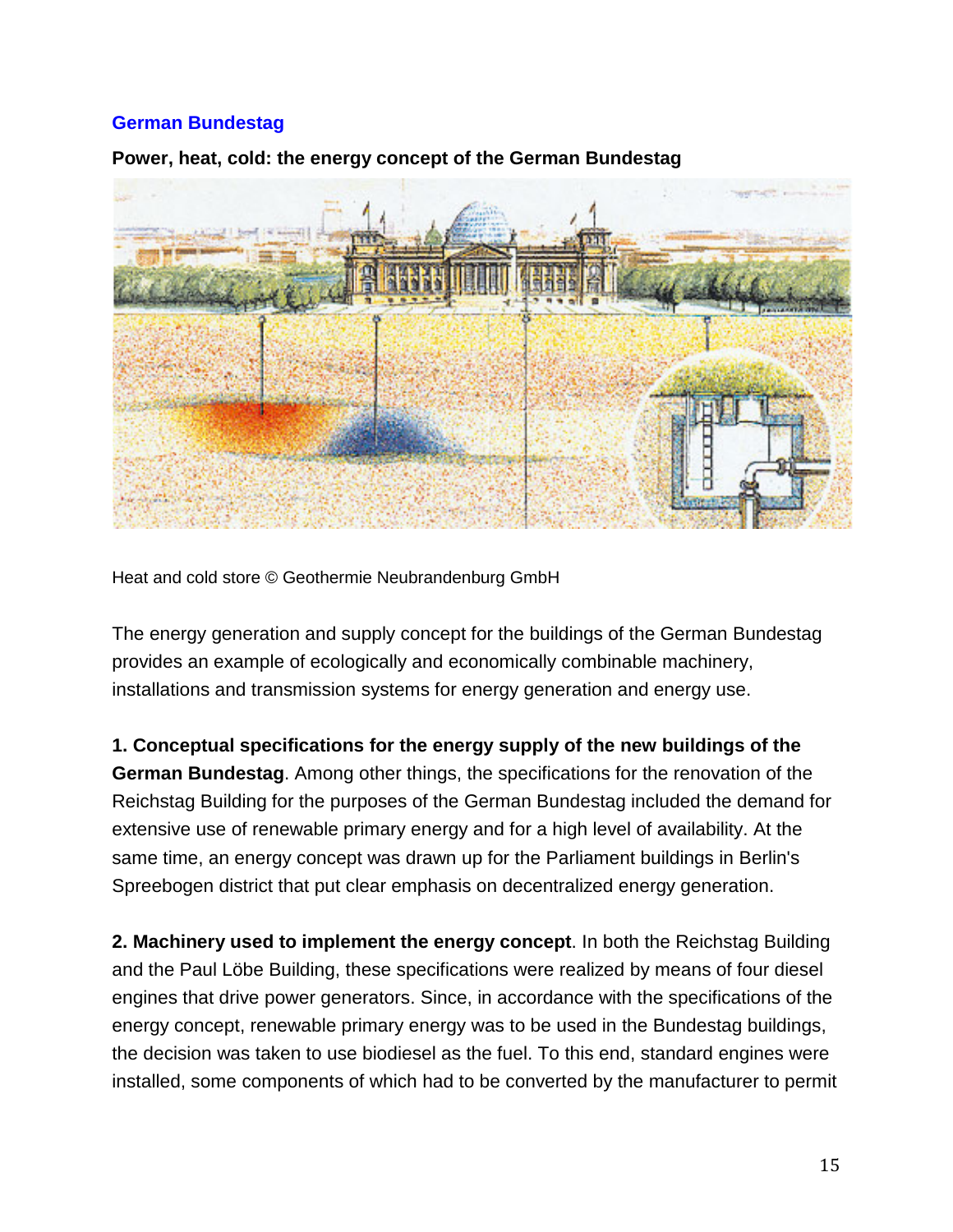the use of biodiesel. The exhaust gas emitted by the diesel engines is cleaned in a complex emission control system - comprising particulate filters, reduction catalysts and downstream oxidation catalysts - to such an extent that the requirements specified in the German Technical Instructions on Air Quality Control (TA Luft) are significantly exceeded. The power generated in this way is supplemented by power from Berlin's public supply network.

The heat from the engines and their emissions is sufficient for a minimum supply of heat for the buildings of the German Bundestag. To cover the heat requirement during the winter heating period, four hot-water boilers are available that were designed for peakload supply and to act as a complete redundant system in the event of engine failure. During the summer, the surplus heat resulting from operation of the motor-driven cogeneration plants can be used to drive three absorption-cooling machines. If neither heating nor cooling is needed in spring and autumn, the surplus heat is pumped into a geothermal storage system, from where it can be recovered as and when necessary. A regenerative system utilizing the groundwater is also used with top priority for producing cold. Seven compression-cooling machines are available at distributed locations for peak-load cold supply and as redundant systems.

**3. Use of renewable energies and ecological building operation**. In keeping with the high ecological standard targeted, great importance is attached to the use of renewable primary energies.

**4. Biodiesel** All engines and the boiler in the Reichstag Building run on biodiesel (the correct term is RME to DIN EN 14214). It is in keeping with the ecological objectives of the German Bundestag that the raw material is grown and processed in the close vicinity of Berlin. The raw material used is rape, from the seeds of which rape seed oil can be pressed. The biodiesel is produced in a biodiesel factory by adding methanol. All of the glycerol produced at the same time is sold to customers in the chemical industry. Apart from traces of unavoidable pollutants, a major proportion of the carbon dioxide generated by the combustion process of renewable raw materials, e.g. rape, is absorbed again in the region. Moreover, the use of agricultural produce also indirectly contributes to preserving jobs in rural areas.

**Photovoltaic**. A total of roughly 3,600 m² of photovoltaic elements with different collector designs (some of which are heliotropic) are installed on the roofs of the Reichstag Building, the Paul Löbe Building and the Jakob Kaiser Building. The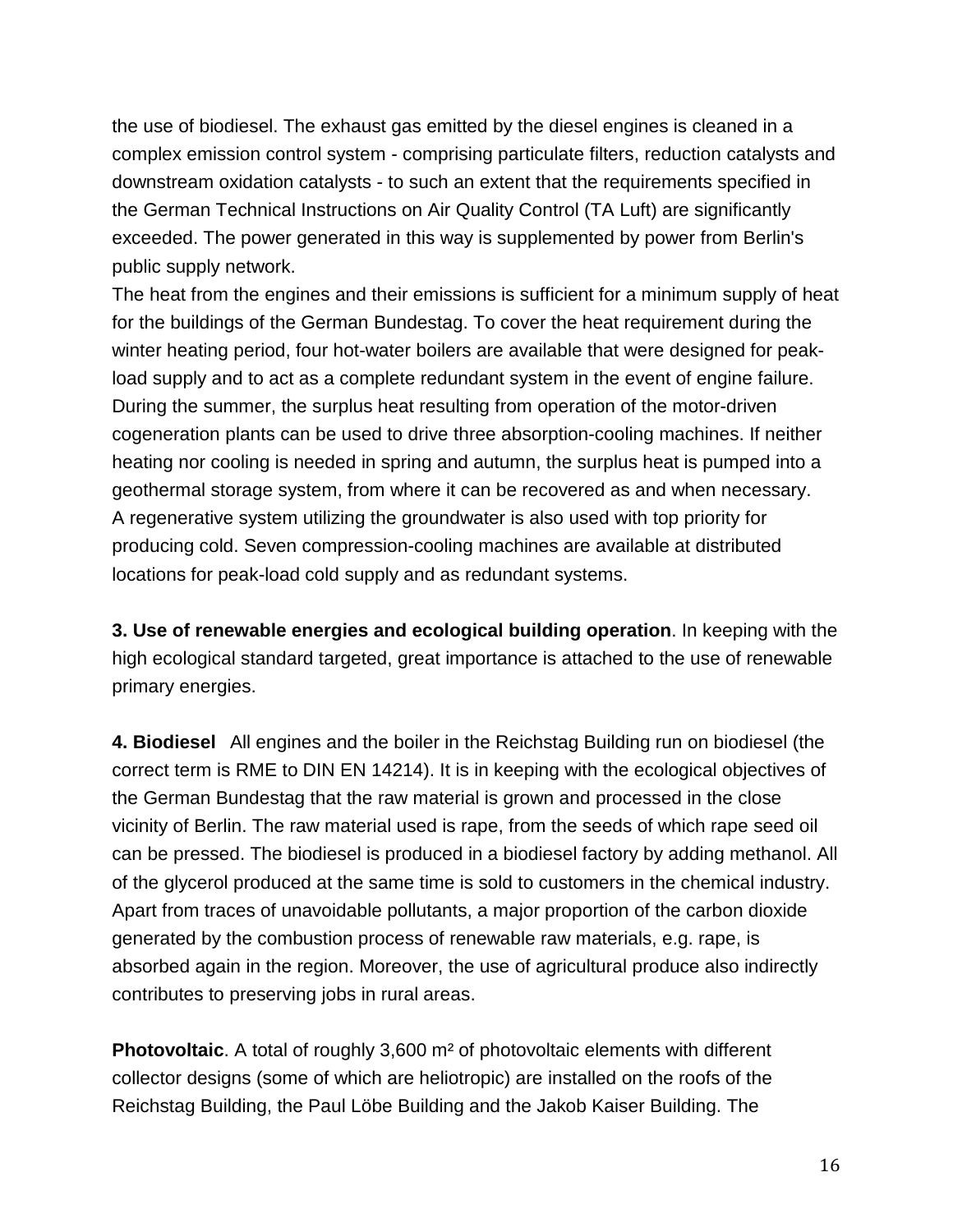equipment was installed in the context of a demonstration program of the Federal Ministry of Building. The power generated by the photovoltaic installations is fed entirely into the in-house network.

**Heat generation and storage**. Surplus heat that is generated in the motor-driven cogeneration plants as a result of the combined generation of power and heat, and which is not needed either for heating in the buildings or for driving an absorption cooling machine in the prevailing weather conditions, is fed to an aquifer in front of the Reichstag Building via two boreholes reaching to a depth of roughly 300 m. To this end, the water stored in the porous rock of this stratum is pumped up through one borehole at its natural temperature of approx. 20 °C, heated by the surplus heat via heat exchangers in the basement of the Bundestag building, and pumped back down to the same depth through the second borehole, some 280 m away. Water with a maximum temperature of 60 °C is pressed into the rock at a maximum pumping capacity of 100 m<sup>3</sup>/h and pumped back up during the next heating period at temperatures starting in the region of 55 °C. The feed temperature declines as removal progresses, until economically viable tapping of the heat reaches its limits at approx. 30 °C.

**Cold production and storage**. The top priority in connection with cold production is to store ambient cold in winter, which is dissipated into the groundwater via heat exchangers. This process is concluded at the end of the cold winter period, after which the cold water is tapped by reversing the direction of flow at the start of early summer, initially being drawn from the respective cold well at approx. 6 °C. Depending on the intensity of use, this temperature rises up to the natural temperature of 11  $^{\circ}$ C in the course of the summer. If the Bundestag buildings simultaneously require more cold than can be taken from the cold storage wells, this cold is initially generated by conventional cooling machines. If the demand increases even further, and if prolonged demand is expected on the basis of the summer temperatures, the three absorption-cooling machines are operated using the waste heat from the motor-driven cogeneration plants.

**5. Technical equipment**. It is part of the concept of ecologically oriented and needbased generation of power, heat and cold that these types of energy are used sparingly in the technical equipment of the buildings. For example, ventilation systems equipped with fans requiring little drive power were designed to this end. In many areas, the circuitry is engineered to give priority to natural ventilation, rather than air-conditioning by means of ventilation systems, if the indoor and outdoor temperatures allow. In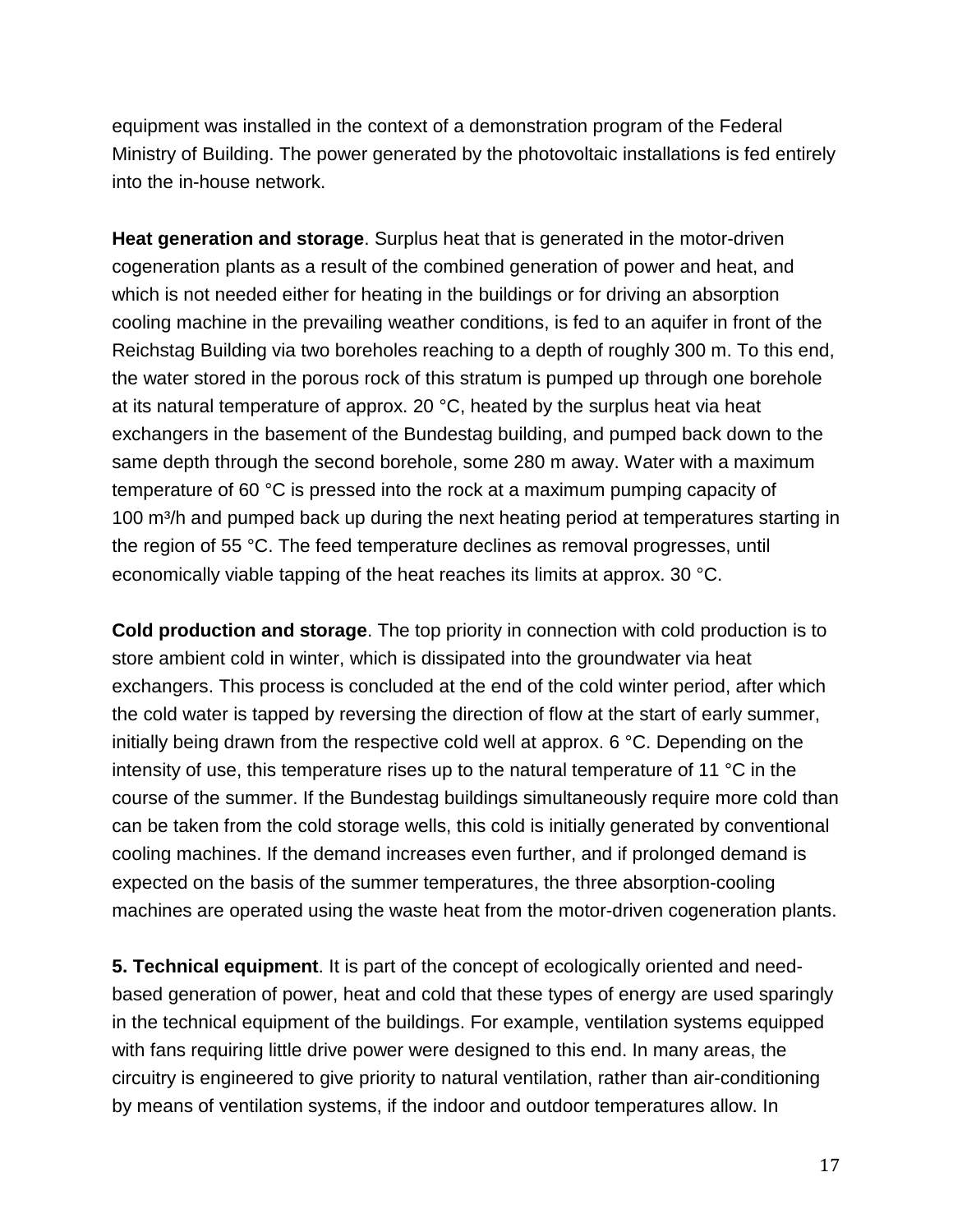addition, passive and active shading, together with thermal insulation of walls and windows, makes a decisive contribution to reducing the input of outside heat into the conference rooms and offices. Lighting is provided by luminaires fitted with highefficiency lamps, which are switched on and off via a light management system as required.

**Optimized use of energies in the energy network**. Alongside the resourceconserving use of primary energies, the need-oriented generation of heat, cold and power is also part of the ecological concept. For example, there is the possibility of generating these forms of energy in different areas of the Bundestag buildings and transporting them to other buildings in accordance with requirements. There is a connecting network for 10 kV electricity with transformers in each building for this purpose. Similarly, the generated heat can be pumped in both directions between the buildings at a temperature level of 110 °C. All buildings participate in cold storage, and some can also transport the cold water produced in the cooling machines to the neighboring building as and when needed. This energy network is controlled by a master automation system that permits manual intervention. As the Federal Chancellery also has a motor-driven cogeneration plant, a connecting line to the heat store of the Bundestag energy system has been installed in order to avoid the need for a separate heat storage system. It can absorb surplus heat and also pass it back if necessary.

**6. Operating experience**. Energy generating operations were constantly improved in the first few years of operation. The cold store works highly satisfactorily. Roughly 60% of the surplus heat resulting from operation of the motor-driven cogeneration plants and saved in the heat store can be recovered. Scientific studies are carried out to monitor the operation of the cold and heat stores.

**7. Transferability of the energy concept**. The energy generation system described for the Bundestag buildings would appear to be transferable to other buildings and consumers only if similar consumption characteristics are present in terms of the simultaneous demand for heat and power or cold and power. Also, underground storage in front of the Reichstag Building is only possible because of the favorable geological conditions and can therefore not be expected to work so efficiently everywhere in Germany.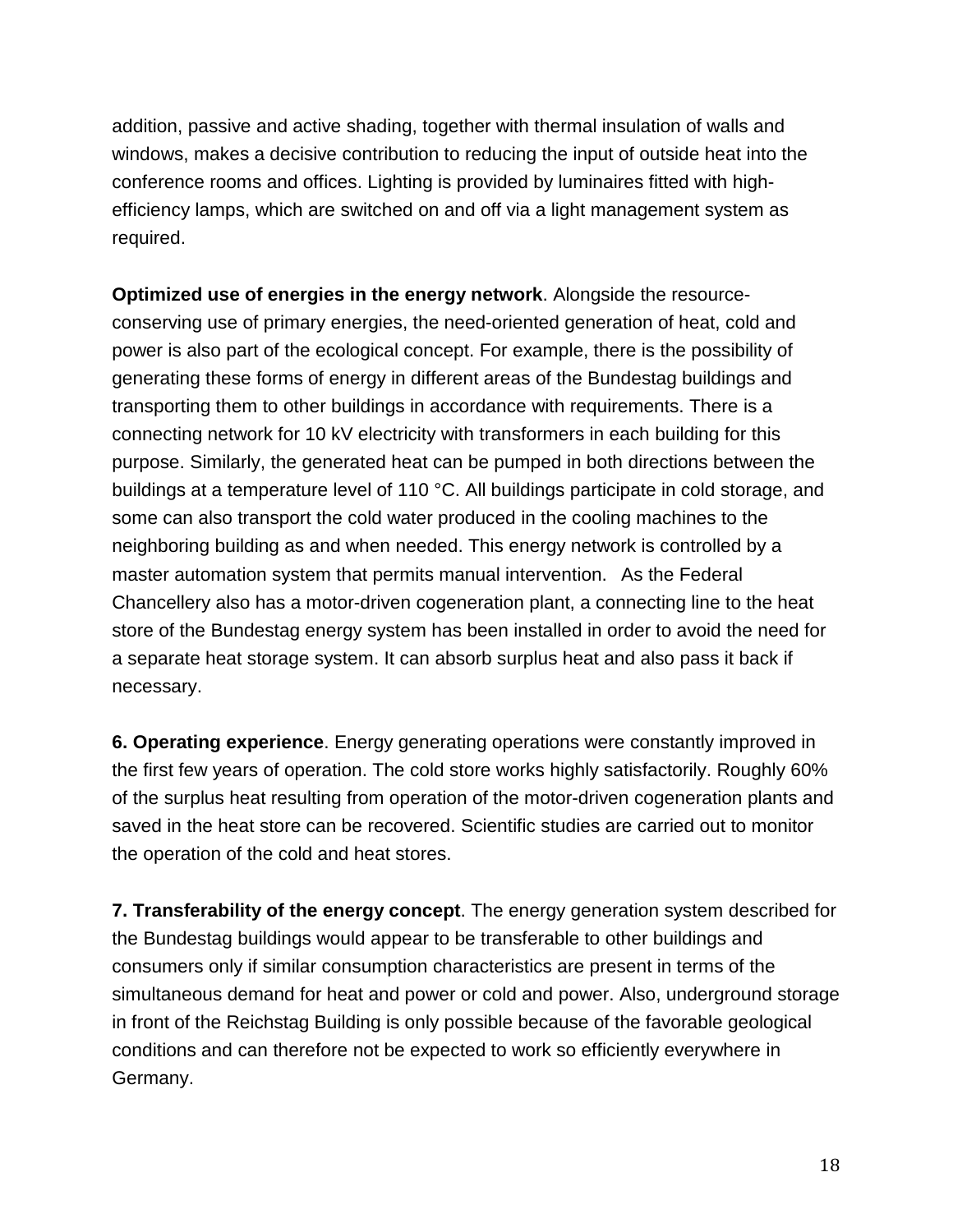# **Speakers Biographies**

**Kathrin Bimesdörfer** is a Consultant at the IFOK GmbH. IFOK is a leading international strategy and communications consultancy, offering its clients a wide range of services in sustainability, change management, and stakeholder dialogue. Bimesdörfer holds a Degree of Master of Public Policy with a focus on political and economic development. She worked for GTZ in China and Laos in the field of the economic reform and private sector development. Currently works as an independent consultant for a Public Private Dialogue project.

**Karen Farbridge** was re-elected as Mayor of the City of Guelph in 2006 and returned to office in the 2010 municipal election. She was first elected to Council in 1994 and previously served as Mayor in 2000-2003 and 2006-2010. In the past, Farbridge has served as an Associate Professor at the University of Guelph, teaching courses in political science and environmental policy, and for ten years was the Director of the Ontario Public Interest Research Group. In 2005, she was the recipient of the prestigious Women of Distinction Award from the YMCA-YWCA of Guelph in the business and professions category.

**Peter Garforth** runs a specialist consultancy based in Toledo, Ohio, and Brussels, Belgium. He advises major U.S. and Canadian companies, communities, colleges and universities, property developers, and policymakers on developing competitive approaches that reduce the economic and environmental impact of energy use. He has held senior management roles around the world at Honeywell, Landis & Gyr (now Siemens) and, most recently, was Vice President of Strategy for Owens Corning, the largest U.S. manufacturer of insulation and other materials. Garforth has long been interested in energy productivity as a profitable business opportunity and has a considerable track record establishing successful businesses and programs in the U.S., Western and Eastern Europe, Indonesia, India, Brazil, and elsewhere. He was the co chairperson of the International Advisory Committee of the Alliance to Save Energy in Washington, D.C., a founding member of the European Business Council for a Sustainable Energy Future, a member of the Steering Committee on Energy Efficiency Financing of the Russian Federation, and Chairman of the International Institute for Energy Conservation. He is also past President of the Board of Trustees of Toledo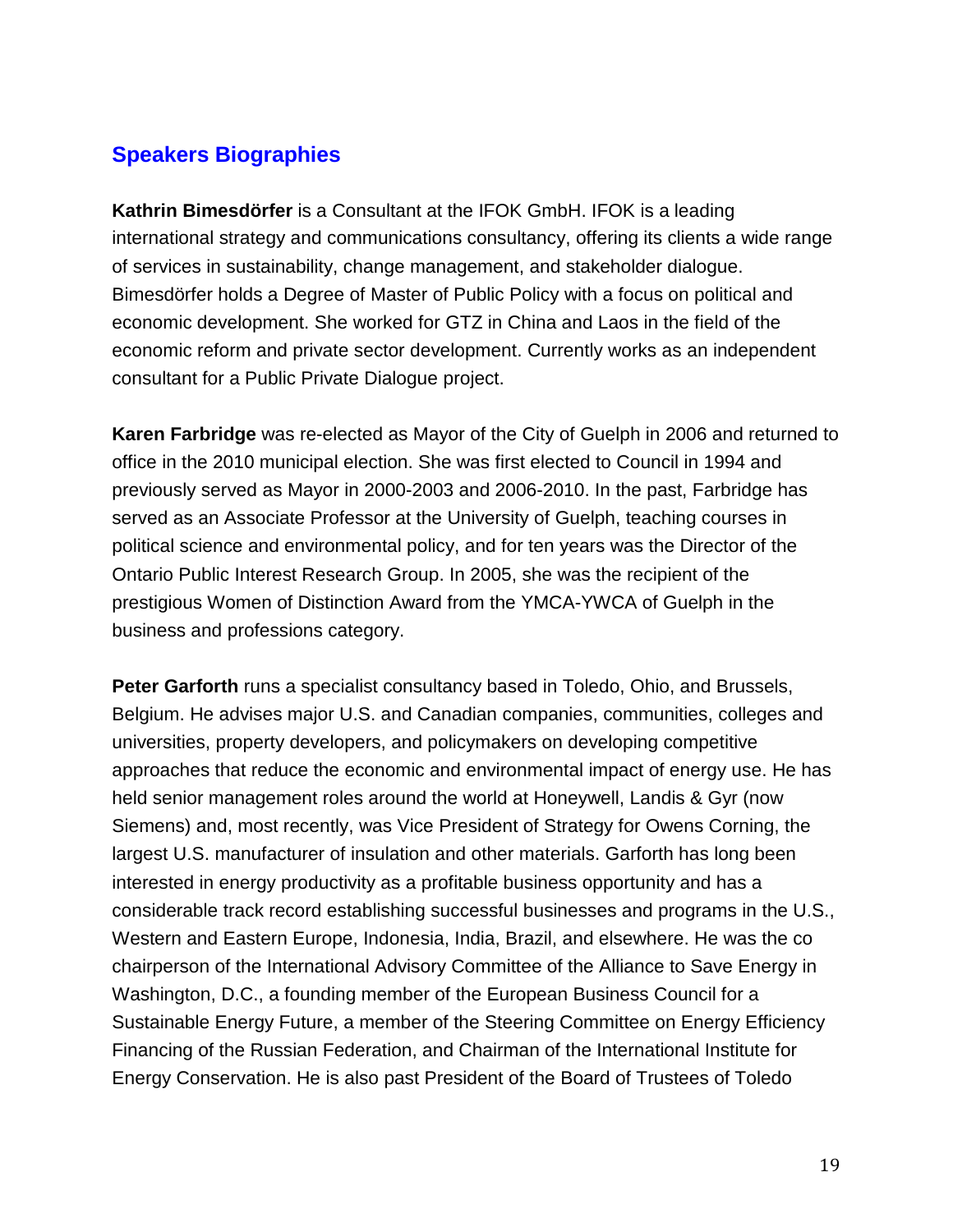Opera and Vice Chairman of Downtown Toledo Inc, a non-profit organization dedicated to the revitalization of Toledo's city center.

### **Dr. Michael Heidinger** is a Mayor of Dinslaken.

He studies economics and since 2000 he holds a degree of Dr. rer. oec. He worked as a referent of the SPD-parliamentary group for work, health and social affairs. From 2005 to 2009 he worked as a head of the Unit Employment Policy and Vocational Education of the Ministry for Work, Health and Social Affairs of North Rhine-Westphalia.

**Klaus Hoppe** works in the field of local sustainability for 20 years. Currently, as head of the Energy Department of the City of Freiburg he is responsible for the city´s climate change strategy and the integration of energy aspects in city planning. Moreover, he is the city´s representative for technical exchange in city networks. Since 2011 he works as a consultant too, providing advice to municipalities and its partners concerning structures, processes and project implementation.

**Rob Kerr** is the Community Energy Plan Manager for the City of Guelph. Kerr holds a bachelor's degree in physics and environmental studies and has over 25 years of experience working in field of energy management, with a unique mix of private sector experience and a strong background in public service. Kerr's career has evolved in parallel to a rapidly changing energy landscape- from straightforward energy conservation activities to leading edge approaches to energy, climate change and community sustainability. In addition to working for recognizable energy management providers such as Honeywell Ltd, Kerr worked for energy-service subsidiaries of Toronto Hydro and Hydro Quebec. He has worked in energy related program delivery for both the provincial and federal governments. The majority of Kerr's career has focused on local governments and community sustainability initiatives- whether it's as a service to clients from his private sector positions, as the Energy Management Coordinator for the City of Mississauga, or the Director of the Canadian office for the International Council for Local Environmental Initiatives. Kerr has provided policy and program support to the Ontario and federal governments and has officially represented local government interests to international bodies such as the United Nations Framework Convention on Climate Change and its annual climate conferences starting in Kyoto in 1997. In April 2010, Kerr joined the City of Guelph as the Community Energy Plan (CEP) Program Manager. He will represent the City of Guelph as a cornerstone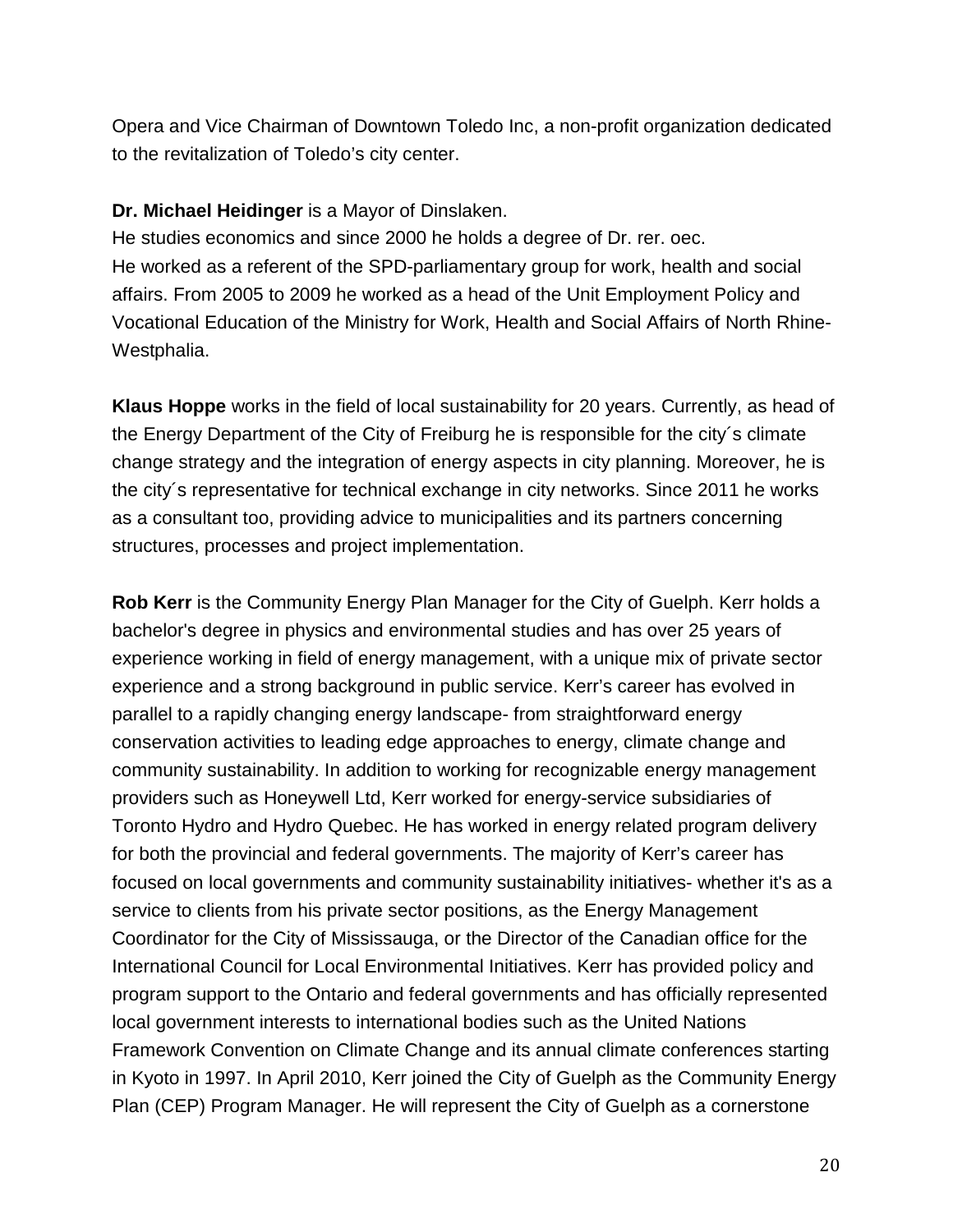partner in a community-wide effort to implement Guelph's CEP. Kerr will play a key role in educating the public and keeping stakeholders informed of the goals, progress and successes of the plan.

**Thomas Kiwitt** is a Managing Director at the Verband Region Stuttgart (Regional planning commission).

Kiwitt is head of the department of regional planning in one of Germany's most densely populated and prosperous regions. He leads the implementation of Stuttgart Region's spatial strategy for mitigation and adaptation, which comprises the enforcement of mandatory guidelines for spatial development, consultancy and support services for local authorities and research activities. Recently he coordinates a pilot project to improve sustainable transportation in Stuttgart Region. Within the European Network of Metropolitan Areas and Regions (METREX) he is a member of the working groups for major infrastructure and urban-rural cooperation. He is a member of the German academy for spatial research and planning study group for regional planning and the Baden-Württemberg committee. He is a lecturer and member of the advisory board at the masters program for city planning at the University of Applied Sciences in Stuttgart. Kiwitt holds a "Diplom-Ingenieur" degree for spatial and environmental planning from the University of Kaiserslautern, Germany. Prior to working for Stuttgart Region, he has been working for cities and regions in Germany as well as for the metropolitan administration of Jakarta, Indonesia.

**Rainer Knauber** is a head of Corporate Communications at GASAG Group. Previously he worked as a Press Officer of the SPD Fraction in Saarland, as aCabinet Spokesman, Saarland and as a Spokesman of the Federal Ministry of Transport, Building and Urban Development. He also worked as a Head of the Staff Department "VEAG Vereinigte Energiewerke AG" and a Head of Konzernbereich Politik und Gesellschaft, Vattenfall Europe AG, Berlin.

### **Robert W. Lazaro** is a Mayor of Purcellville, Virginia.

Lazaro was elected to 17th Mayor of Purcellville in May 2006 and is now serving his 4th term as Mayor. Lazaro represents the Council as Vice-Chairman of the Northern Virginia Regional Commission, as Co-Chairman of the Virginia Municipal League's Legislative Committee and as a member of the League's Environmental Quality Committee. Lazaro is a founding member of the Town Association of Northern Virginia and is Chairman of the Coalition of Loudoun Towns, as well as NVRC.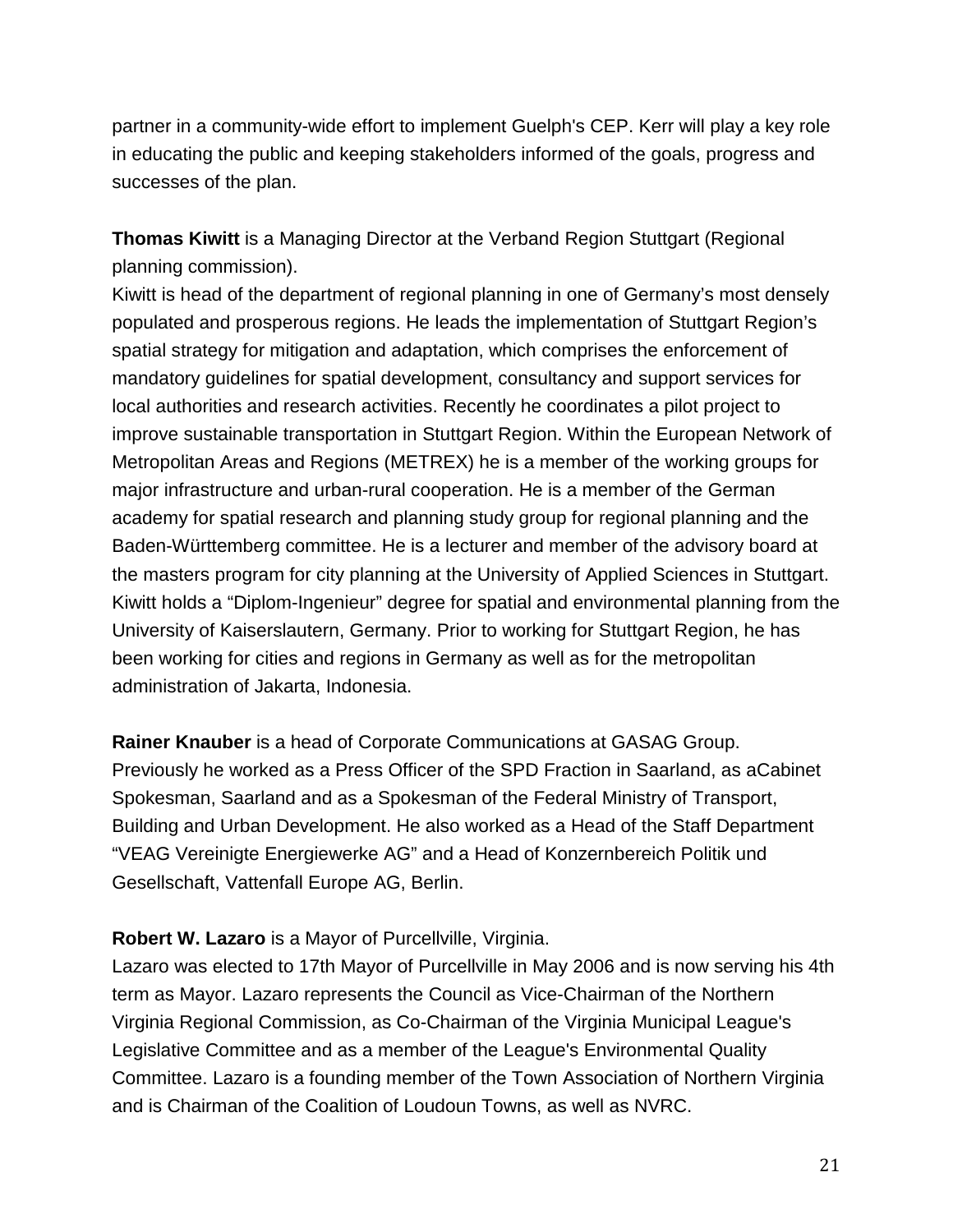**Timo Munzinger** works at the Deutscher Städtetag (German Association of Cities) as a lecturer for Integrated Urban Development, Regional and National Planning, Regional Planning, Urban Planning, Urban Design, Architecture and Urban Design. He studied architecture and architecture management in Karlsruhe and Berlin and then worked as an architect / urban planner in Karlsruhe. From 2004 till 2012 he worked as the Project Manager at the STEG Urban Development GmbH in Stuttgart. Since 2009 he works on his doctorate, Dr.-Ing. at the University of Stuttgart.

**Britta Oertel** works at the IZT - Institute for Future Studies and Technology Assessment. She holds a degree in Information Science and Geography of the Freie Universität Berlin. She conducts research projects regarding the technology assessment of information, communication and location technologies. The German Parliament, the Federal Ministry of Research, the Federal Ministry of Economic Affairs, and well-known foundations and enterprises count among her clients.

**Prof. Dipl.-Ing. Christa Reicher** is an architect and urban planner, and a Professor of urban design and land use planning at the Technical University Dortmund. The main focus of Reicher's tenet and research are: International Building exhibition; Planning strategies and management of quality and design; Public space and public design and Urbanism of Ruhr Region.

Professional career:

2010-2012 dean of Faculty of Spatial Planning /TU Dortmund University 2008-2010 vice dean of Faculty of Spatial Planning / TU Dortmund University Since 2002 head of the department of "Urban design and land use planning" Faculty of Spatial Planning at the University of Dortmund

Main projects in practice (selection) are: International Competition for the Metropolitan Region Ruhr (2013), International Competition and Masterplan for the University of Aachen (2008-2012), International Competition for the Clinic Development in Bern/Switzerland (2010).

**Prof. Dr. Miranda Schreurs** is the director of the Environmental Policy Research Centre and Professor of Comparative Politics at the Freie Universität Berlin. Prior to this she was Associate Professor in the Department of Government and Politics, University of Maryland. Schreurs' work focuses on comparative environmental politics and policy in Europe, the US, and East Asia. She was born and raised in the United States and has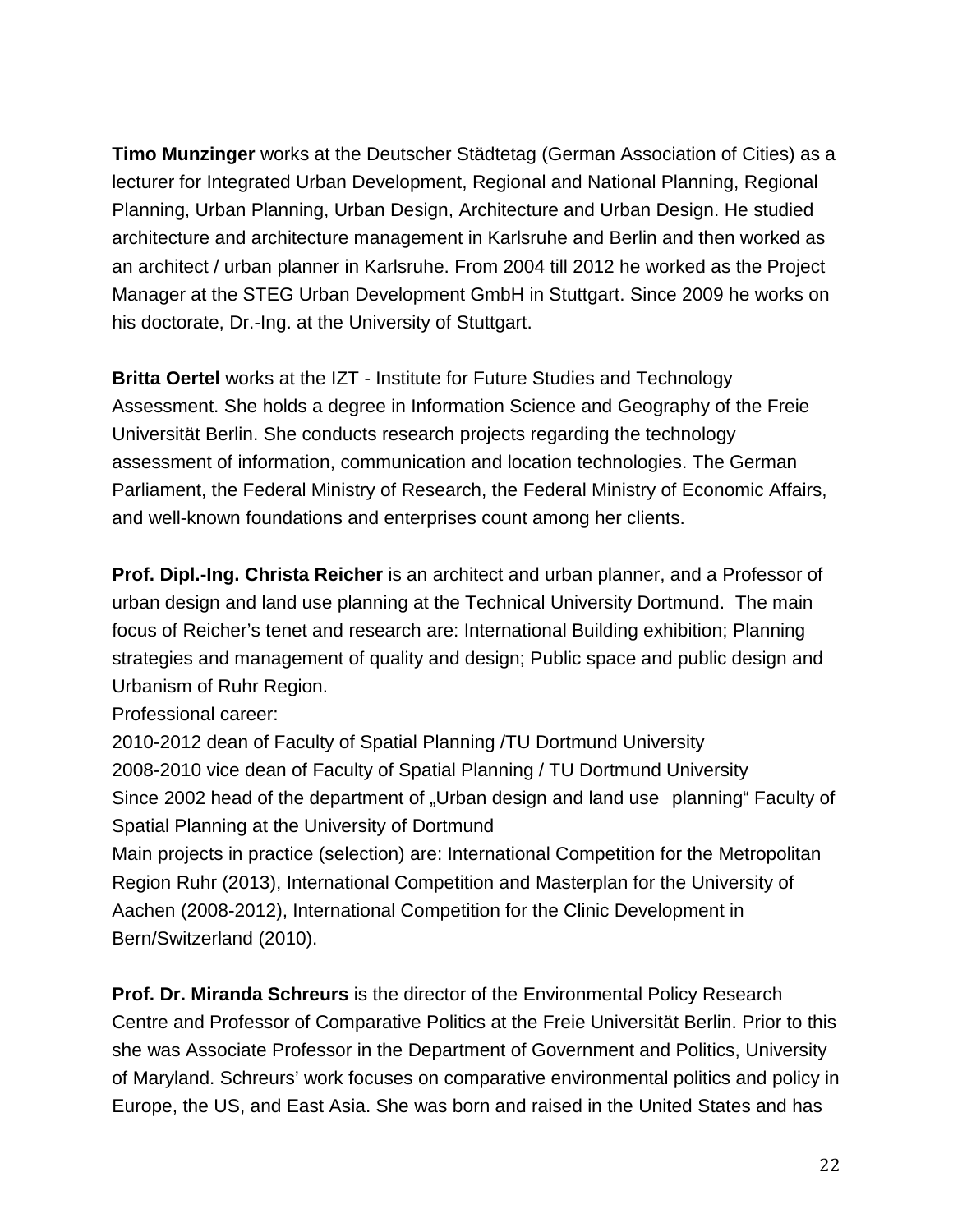also lived for extended periods in Japan and Germany and briefly in the Netherlands. Her PhD is from the University of Michigan and her MA and BA from the University of Washington. She has also spent time researching or teaching at Harvard University, Utrecht University, the Freie Universität Berlin, Keio University, Chuo University, and Rikkyo University and has held fellowships from the SSRC-MacArthur Foundation Program on International Peace and Security Affairs, the Fulbright Foundation, and the National Science Foundation/Japan Society for the Promotion of Science. In July 2008 Schreurs was appointed to the German Advisory Council on the Environment. Her key research areas are: Environmental governance, climate change policy and politics, energy policy, German, EU, US and East Asian environmental policy.

**Peter Spiegel** works at the Genisis-Institut, Berlin. Spiegel is an initiator and leader of the Genisis Institute for Social innovation, the vision summit and education donors. He is a senior fellow at the Humboldt-Viadrina School of Governance, CEO of Vision Entrepreneurs, Secretary General of the Global Economic Network and Social Innovation Officer of the Senate of the economy Germany, author and editor of more than 25 books, keynote speaker and workshop leader at 30-50 events per year, a member of the Club of Marrakesh.

**Bernd Tischler** began his term as Lord Mayor of Bottrop in 2009. He was elected as a technical deputy of the city of Bottrop in 2004. Part of his department is the building agency, the urban planning agency, the survey agency, the cadaster agency, the building inspection agency, the civil engineering agency, the environmental agency, the public green space agency and the department of building stock. Tischler's department also oversees the sports and public pool facilities of Bottrop. Tischler holds a diploma in city and regional planning from the University of Dortmund. After a traineeship with the county government in Cologne, Tischler passed the state examination for higher technical administrative service in 1987 in Frankfurt. He then worked as a deputy chief officer in the agency for city development and economic promotion of the city of Dormagen. In 1989 Tischler transferred to the city of Bottrop where he started working as a department chief for environmental planning. He then worked as a department chief for obligatory area development planning and later became deputy chief officer. In 1995 Tischler was promoted to the post of chief of the city planning agency that was charged with tasks regarding urban renewal and the tasks of the housing office. In 1996 he was appointed to the post of an executive building director. During his time in the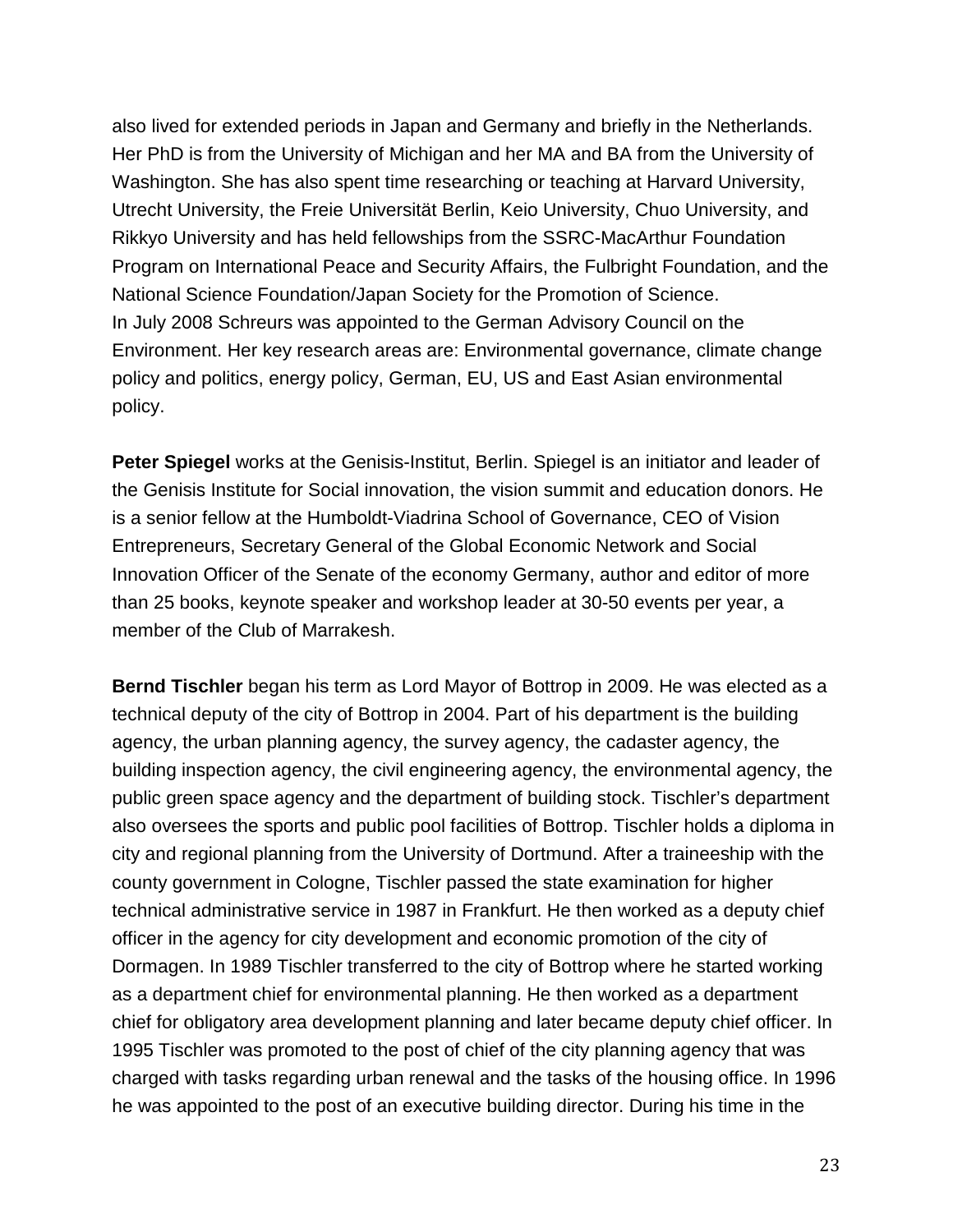planning office, Tischler played an important role in major building projects, the reactivation of industrial fallow lands, for instance the former "Hüls-Area" (Hüls-Gelände), and in the establishment of Warner Bros. Movie World and the Alpin-Center. Among his special projects as chief of the planning office is the ongoing renewal of the Bottrop downtown area and the renewal of the land-use plan. Tischler represents the interests of Bottrop in meetings, such as those of the Emscher association (Emschergenossenschaft) in Essen. He is also part of several administrative boards. He volunteers as a director of the not-for-profit construction company Bottrop.

**Michael Tost** works as an Executive Officer for the Energy, Environment and Innovations at the Berliner Stadtreinigungsbetriebe (Berlin City Cleaning Company). Tost is member of the CEO´s office of Berliner Stadtreinigung (BSR) and mainly engaged in the field of innovation. He has a diploma in chemistry and a degree in business administration and project management. Tost has business experience in the fields of environmental analytics, financial controlling, risk management, strategy implementation and project management. Currently he is the leader of the BSR-part of the e-mobility project "Mobility2Grid".

**Henrik Vagt** works at the IHK (Chamber of Commerce and Industry) Berlin. He studied Political Science, Economics and Public Law in Heidelberg, Aix-en-Provence (France) and Berlin. From 2006 to 2008 he was a research fellow at the Environmental Policy Research Centre (FFU), Freie Universität Berlin. Since 2011 he is Head of Department of Environment and Energy, CCI Berlin.

**Annette Voigt** is a Project Manager for the Foreign Economic Relations France, North America in the Ministry for Economic Affairs, Energy, Building, Housing and Transport of the State of North Rhine-Westphalia. She holds a degree from the University of Public Administration in Ludwigsburg. She previously worked at the Regional Government Düsseldorf, at the Ministry for Economic Affairs North Rhine-Westphalia, Economic Development and Financing. Her areas of activity are: Economic relations to the U.S., Canada, France, maintenance and development of commercial contacts; project management and development (new materials, MicroNano, electro mobility, renewable energies, environmental technologies); cooperation with embassies; organisation and realization of delegations of the minister/state secretary, support of delegations at home and abroad; coordination and planning of events, trade fairs; support of company activities abroad.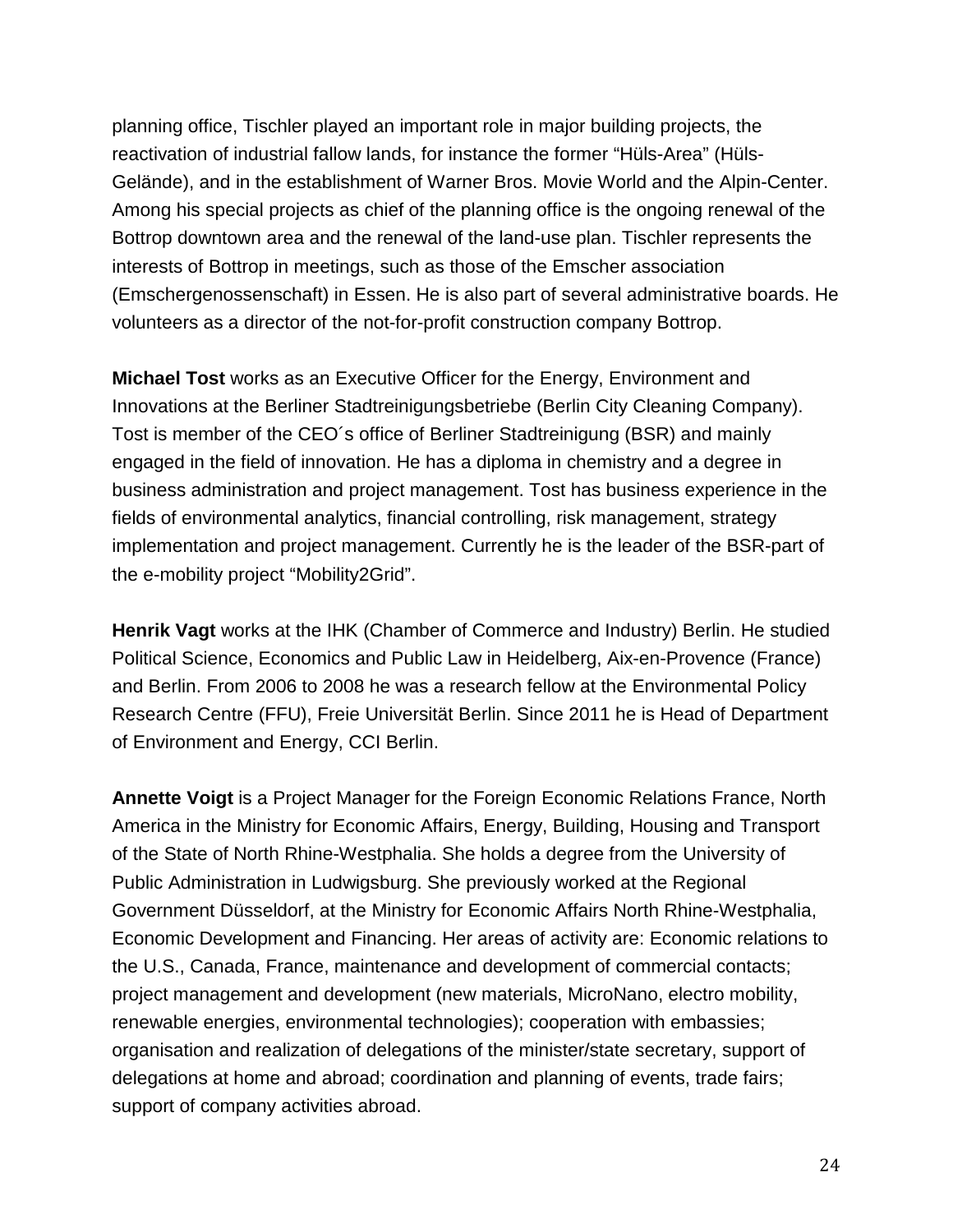**Aimee Vosper** works as a Director of Planning and Environmental Services at the Northern Virginia Regional Commission. Vosper joined NVRC after almost 10 years in local government with the City of Alexandria. A licensed Landscape Architect for nearly 29 years, her role at NVRC is considered essential to the development of partnerships and project facilitation. She has an expertise in environmental and planning programs on the regional level including a depth of knowledge and working experience for the Four Mile Run Watershed and Project Corridor. She has extensive experience as a Project Administrator, and 5 + years in a Principal role as Director of Planning and Environmental services. Vosper coordinates and manages staff with programs that include conservation and land use planning, environmental master planning, heritage and cultural resources, multi-model transportation including trail coordination and development across the region, climate change adaptation, water quality and water quantity of local streams and major rivers, smart growth and community energy planning, land use planning and "charrette" facilitation. Her responsibilities include development of energy initiatives, coordination and leadership in the Four Mile Run Stream Restoration Master Plan implementation, oversight of regional environmental watershed activities, monitoring of the Commonwealth's land planning legislation and development and coordination of regional and national trail initiatives, such as the East Coast Greenways and the Potomac Heritage National Scenic Trail.

**Dr.-Ing. Irene** Wiese-von Ofen works at the Agenda21 Forum Essen. She graduated as Diplom-Ingenieur from the Technical University Aachen (Germany), followed by the postgraduate studies in town-planning, doctor's degree in urban planning with distinction. Professional career and activities include: 1962 – 1990 City of Essen, office of Town-Planning Research, Spatial Planning and Urban Renewal; 1990 – 1998 Deputy Mayor of the City of Essen, Head of the Department for Housing and Planning, Construction, Building License, Sanitation, Traffic, Real Estate and Heritage Protection; 1985 – 1998 Member of several commissions of the German "Städtetag" (Community of German cities). She is also a Jury member and chair of several national and international urban competitions.

**Dr. Hans-Joachim Ziesing** works as a Senior Policy Advisor at the Ecologic Institute. Ziesing is a Senior Policy Advisor at Ecologic Institute. Since October 2011 he is a member of the energy expert commission, which supports the monitoring process